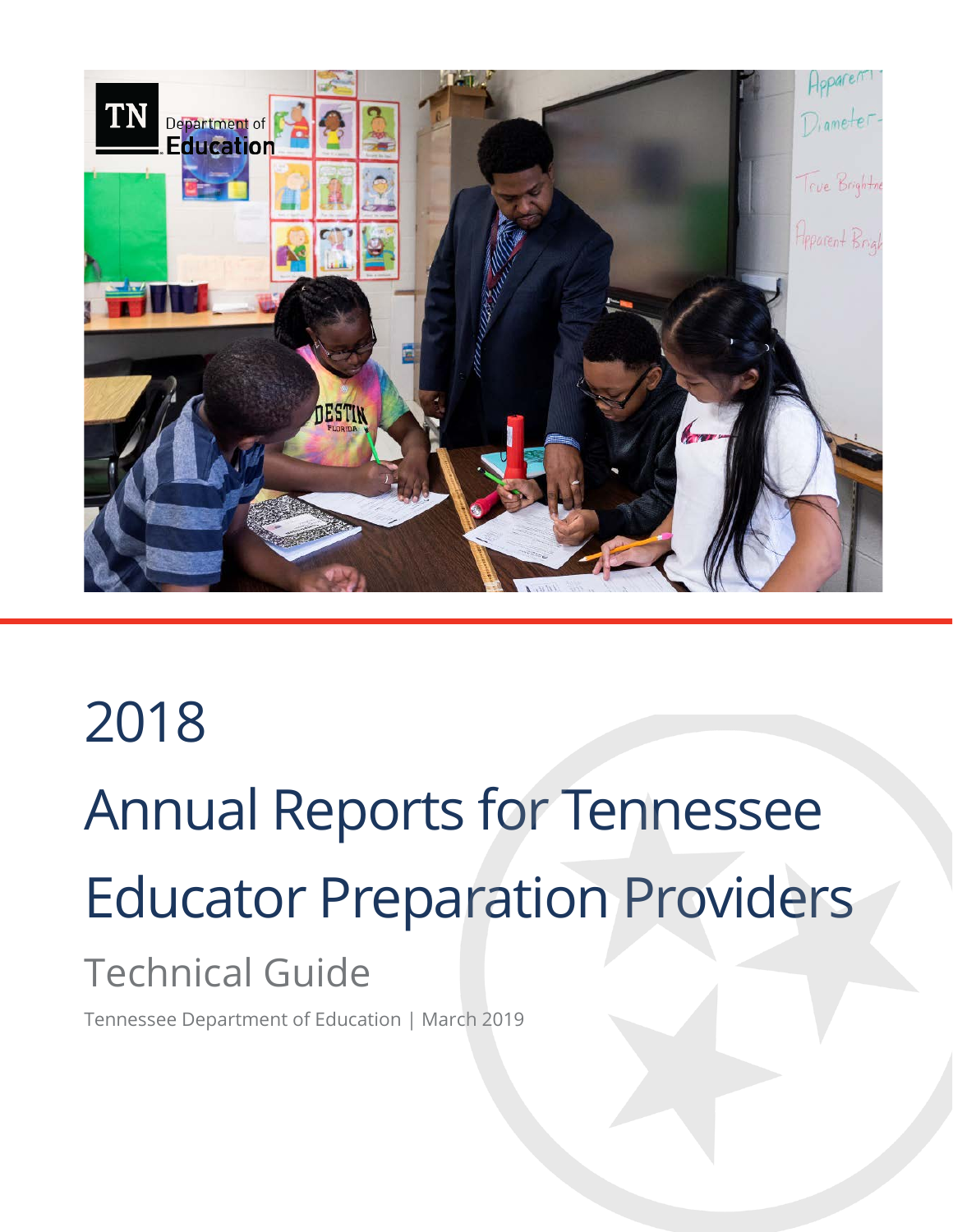## **Table of Contents**

| <b>Executive Summary</b>                                | 3              |
|---------------------------------------------------------|----------------|
| <b>Annual Reports Generation</b>                        | $\overline{4}$ |
| Data included in Annual Reports                         | $\overline{4}$ |
| <b>Data Collection Process</b>                          | 5              |
| Annual Reports - Insights Tool                          | 9              |
| Domain 1: Candidate Recruitment and Selection           | 9              |
| Domain 2: Completer Employment and Retention            | 12             |
| Domain 3: Candidate Assessment                          | 16             |
| Domain 4: Completer, Employer, and Partner Satisfaction | 18             |
| Domain 5: Completer Effectiveness                       | 19             |
| Annual Reports - Performance Report                     | 22             |
| Domains, Metrics, and Metric Expectations               | 22             |
| Domain and Overall Expectations                         | 24             |

#### List of Tables

| Table 1: Annual Reports General Terms and Definitions                   | 6                 |
|-------------------------------------------------------------------------|-------------------|
| Table 2: Insights Tool - Domain 1: Metric label and definition          | 9                 |
| Table 3: Insights Tool - Domain 2: Metric label and definition          | $12 \overline{ }$ |
| Table 4: Insights Tool - Domain 3: Metric label and definition          | 16                |
| Table 5: Insights Tool - Domain 4: Metric label and definition          | 18                |
| Table 6: TEAM score conversion table                                    | 19                |
| Table 7: Insights Tool - Domain 5: Metric label and definition          | 20                |
| Table 8: Performance Report - Domains, Metrics, and Metric Expectations | 22                |
| Table 9: Performance Report - Overall Expectations                      | 24                |
| Table 10: Performance Report - Domain Expectations                      | 25                |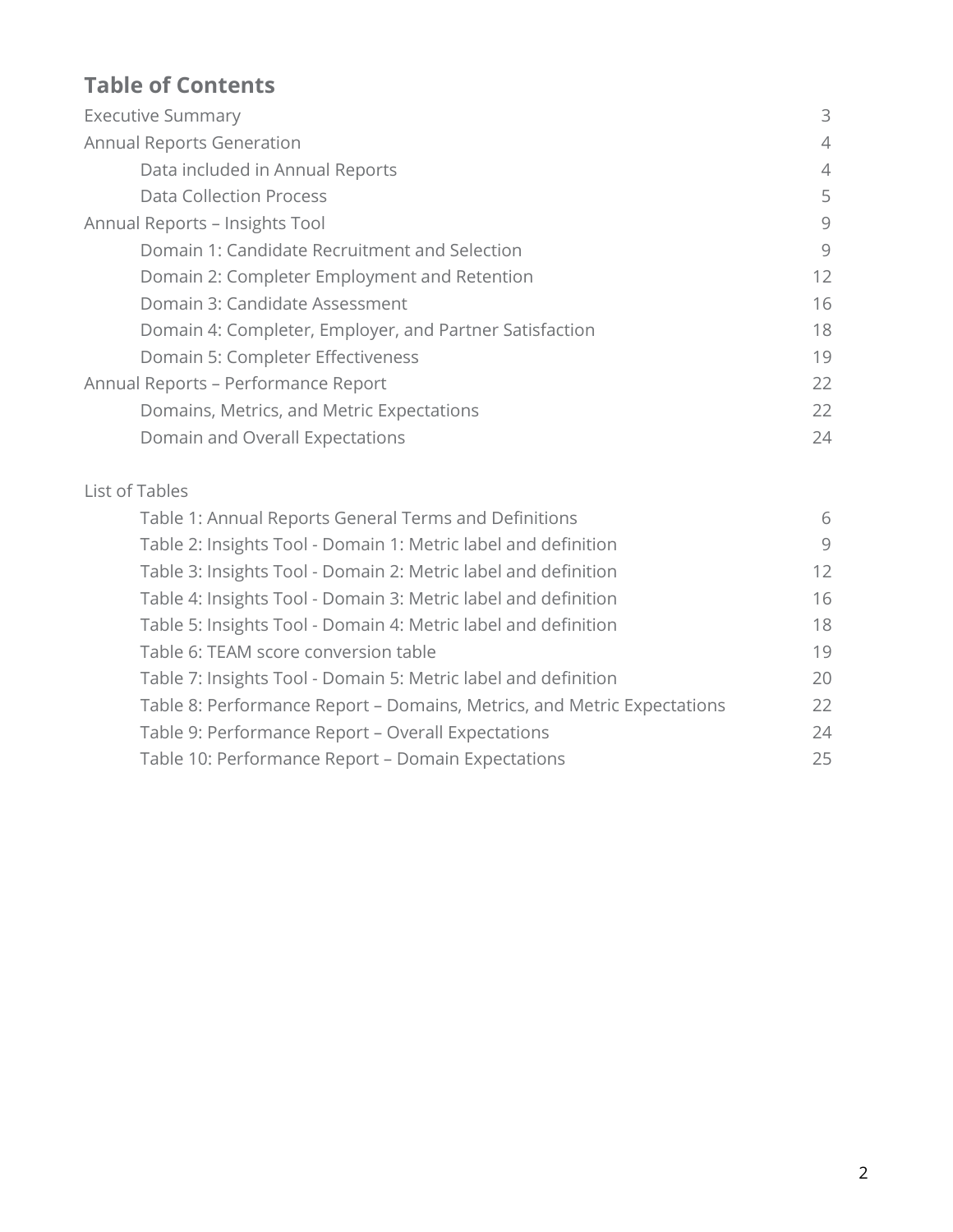## **Executive Summary**

 $\overline{a}$ 

Since 2008, Tennessee has produced report cards on the performance of Tennessee educator preparation providers (EPPs) that have included information related to candidate academic profile (e.g., GPA and ACT data), placement and retention data, and completer performance data (i.e., individual growth score data). In 2016, the State Board of Education (board) led the redesign of the Report Card to provide a tool that is user-friendly, focused, informative, and accessible. The *Educator Preparation Report Card (Report Card)* identifies an overall performance category for Tennessee EPPs based on scoring metrics across three domains.<sup>[1](#page-2-0)</sup> The Report Card is designed primarily for external stakeholders, such as prospective teacher candidates and school districts, to support their understanding of the overall performance of Tennessee's EPPs.

The Tennessee Department of Education (department) recognized a need to create a set of reports focused on supporting EPP efforts to continuously improve. In addition, while the *Educator Preparation Report Card* is not directly tied to a formal part of the accountability process, the Educator Preparation Policy (5.504) sets the expectations that Annual Reports will be used in this process. As a result, the department developed the *Annual Reports for Tennessee Educator Preparation Providers* (*Annual Reports).* Driven by the charge from the board to connect these reports to the accountability structure, beginning with the 2017 *Annual Reports,* the Annual Reports were divided into two components, the *Insights Tool* and the *Performance Report*. The *Insights Tool* provides EPPs with detailed information to support continuous improvement. The *Performance Report* provides EPPs, the state, and review teams with data that can be used to inform the decision to conduct an interim review between program review cycles when an EPP consistently falls below expectations and inform approval recommendations during comprehensive reviews. Specifically, the policy (5.504) requires that EPPs engage in an interim review process if expectations are not met on the *Annual Reports* for two consecutive years.

In 2015, the department convened a group of stakeholders (Educator Preparation Working Group or EPWG), including representatives from EPP faculty and local education agencies, to define the set of metrics that would be included in the new *Annual Reports*. In 2016-2017, the group also supported the development of specific expectations for the *Performance Report*.

These reports provide EPPs with information on five domains that each include multiple indicators. In addition to reporting at the EPP level, the *Insights Tool* offers data disaggregated by clusters of specialty area programs (e.g., middle grades, special populations) and for individual

<span id="page-2-0"></span><sup>1</sup> Ultimately, the report card will provide information on four domains and additional indicators. To learn more about the *Educator Preparation Report Card*, visit[: http://teacherprepreportcard.tn.gov.](http://teacherprepreportcard.tn.gov/)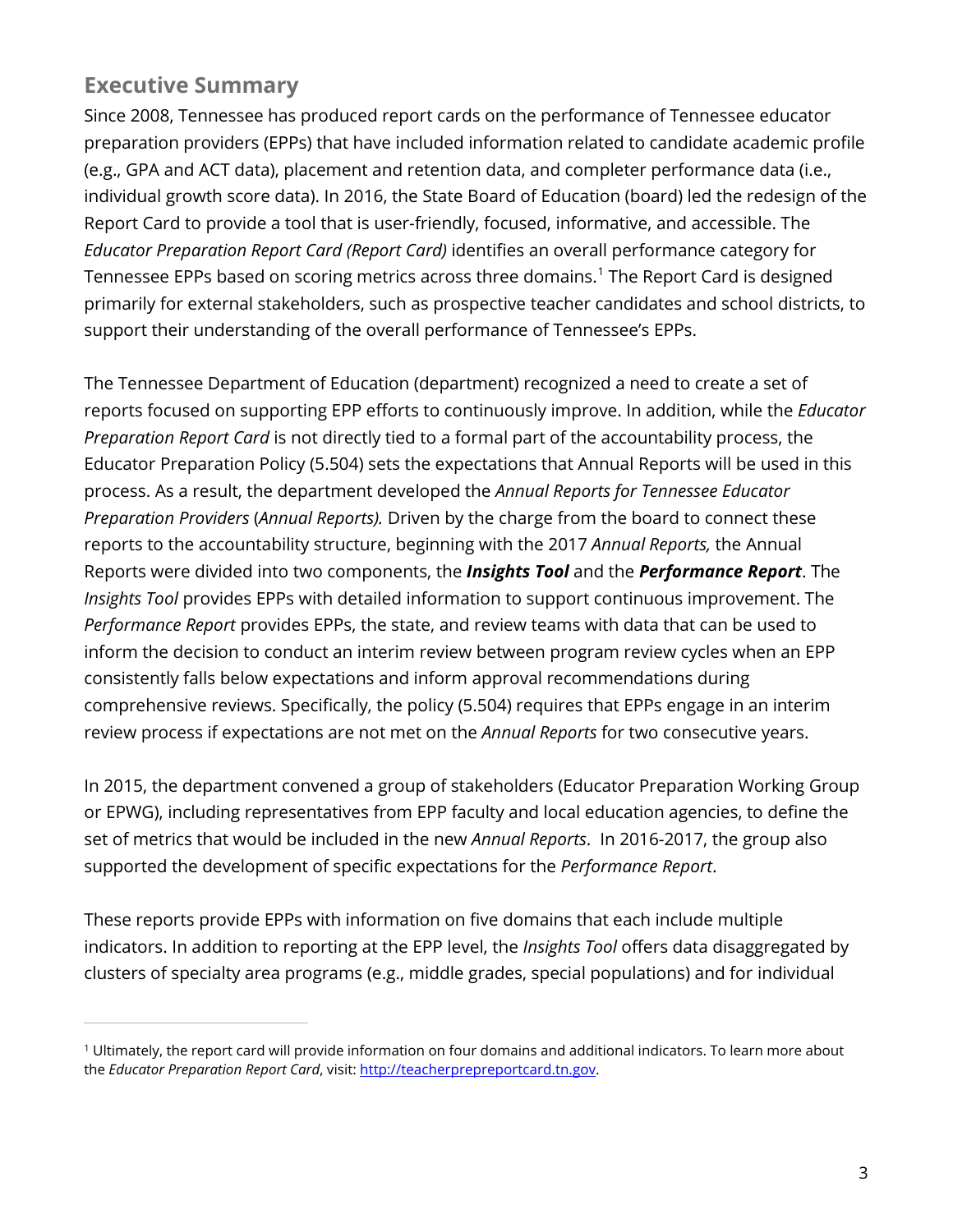specialty area programs (e.g., biology, secondary mathematics). The *Insights Tool* also provides EPPs with observation data for educators employed either post-program completion or while enrolled in a program with a job-embedded clinical practice. These data are disaggregated by indicator on the most frequently used state observation rubric. This level of information was not made available to EPPs prior to the release of the Annual Reports.

The detailed, disaggregated data provide EPPs actionable information that can be used to identify program outcomes, impacts that are particularly strong, and areas where there are opportunities for improvement. By disaggregating this data, EPPs should be able to focus efforts on specific programs or program components. Finally, the department expects that over time, not only will these reports provide individual programs with information to support continuous improvement, but also that these reports can be used collectively to identify elements of program design that are associated with the development of effective educators. Ultimately, all of Tennessee's EPPs and their candidates, Tennessee's districts and schools, and most importantly, Tennessee's students will benefit from turning this data into information that supports the improvement of educator preparation across the state.

## **Annual Reports Generation**

The 2018 *Annual Reports* were developed by the Tennessee Department of Education with support from the State Board of Education and educator preparation providers. Historically, the department has used EPP self-reported data collected by the board for the Annual Reports. For the 2018 Annual Reports, the department is using data collected through TNCompass to generate the Annual Reports. This data was shared and then validated by individual EPPs to ensure accuracy and completeness. Additionally, the University of Tennessee - Knoxville's Boyd Center for Business and Economic Research (BCBER) supported in the analysis of employment and retention data for Domain 2.

#### **Data Included in the 2018 Annual Reports**

The 2018 Annual Reports include data from three cohorts of preparation completers and candidates:

- **Cohort 1 (2014-15)** includes individuals who completed preparation programs between Sept. 1, 2014 and Aug. 31, 2015.
- **Cohort 2 (2015-16)** includes individuals who completed preparation and those who were candidates enrolled in job-embedded preparation programs between Sept. 1, 2015 and Aug. 31, 2016.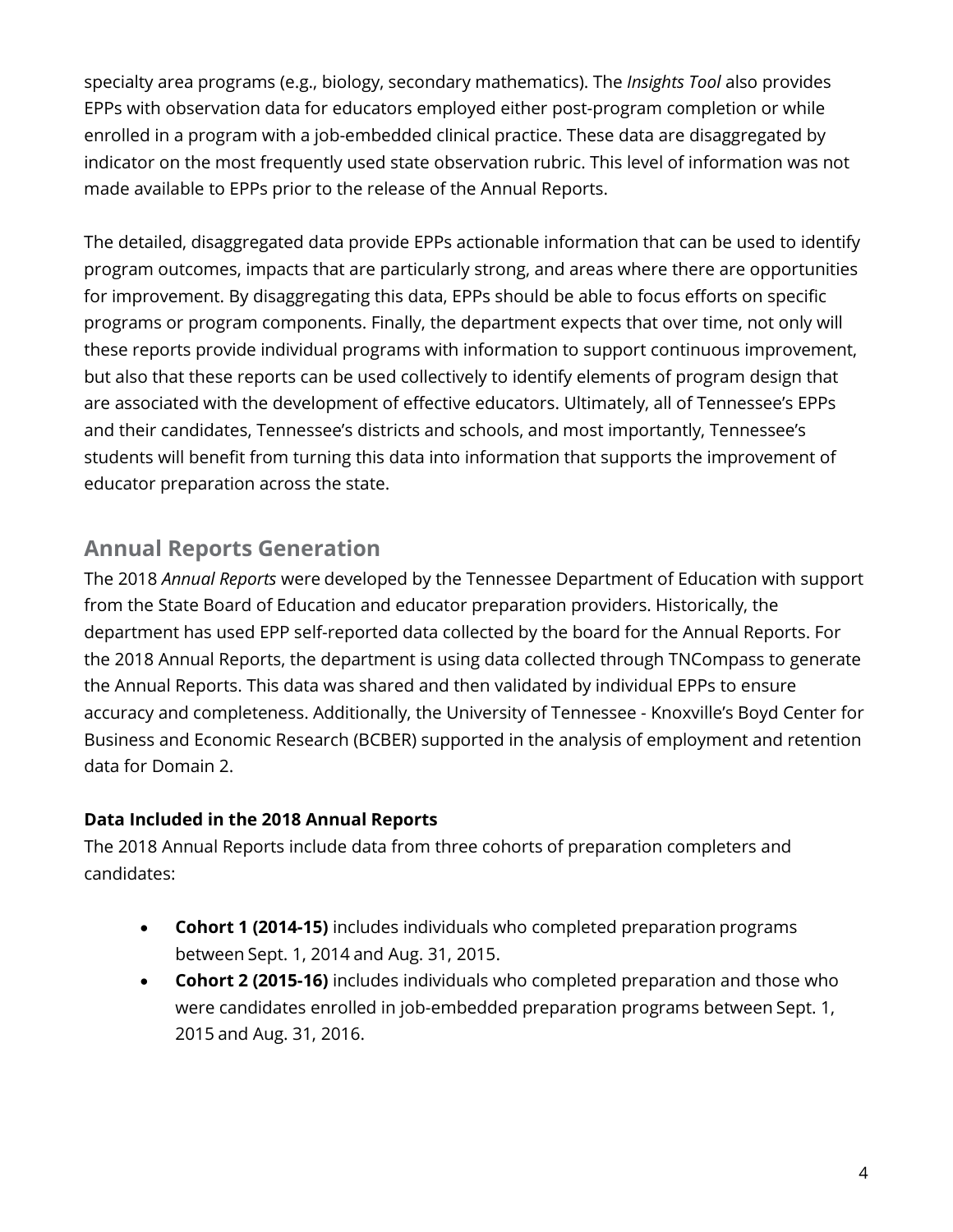• **Cohort 3 (2016-17)** includes individuals who completed preparation and those who were candidates enrolled in job-embedded preparation programs between Sept. 1, 2016 and Aug. 31, 2017.

In most cases, data points included on the Annual Reports are representative of all three cohorts. Tool tips, boxes of information that appear when a user scrolls over a data point, allow the user to view each cohort separately. Moving forward, three years of data will continue to be included on the reports with older cohorts removed while new cohorts are added.

As noted previously, a significant shift between the 2015 and 2016 data collection processes was the inclusion of educators who are enrolled in job-embedded preparation programs. These individuals qualify for a Tennessee teaching license and serve as teacher-of-record while completing preparation. These individuals were not consistently reported in previous years.

Metric values on Annual Reports were suppressed if fewer than ten people from an EPP were identified as being included in the metric. This is often the case when data are disaggregated at a granular level such as endorsement area or clinical type. Like the Report Card, instructional leader preparation program completers are not included in the Annual Reports, however, Annual Reports for instructional leader preparation programs are currently in development

#### **Data Collection Process**

For the 2018 Annual Reports, each EPP was provided initial data report. This data was collected through TNCompass. EPPs were asked to review and validate completer information in the initial data report then resubmit that data report to the department. In addition to data from TNCompass in the individual EPP data report, EPPs provided key additional data for all cohort members. The Department of Education and the State Board of Education collaborated with EPPs to verify the accuracy of their data submissions. Multiple state databases were used to gather additional information on the reported completers, including observation scores, individual growth scores, and employment data. These data serve as the foundation for the Annual Reports. In addition to data obtained through state databases for the production of the Report Card, the Annual Reports include assessment data obtained from Educational Testing Services (ETS) and Pearson (edTPA). Finally, the Annual Reports also include perception data collected through the department's spring 2018 *Tennessee Educator Survey* (candidate satisfaction data).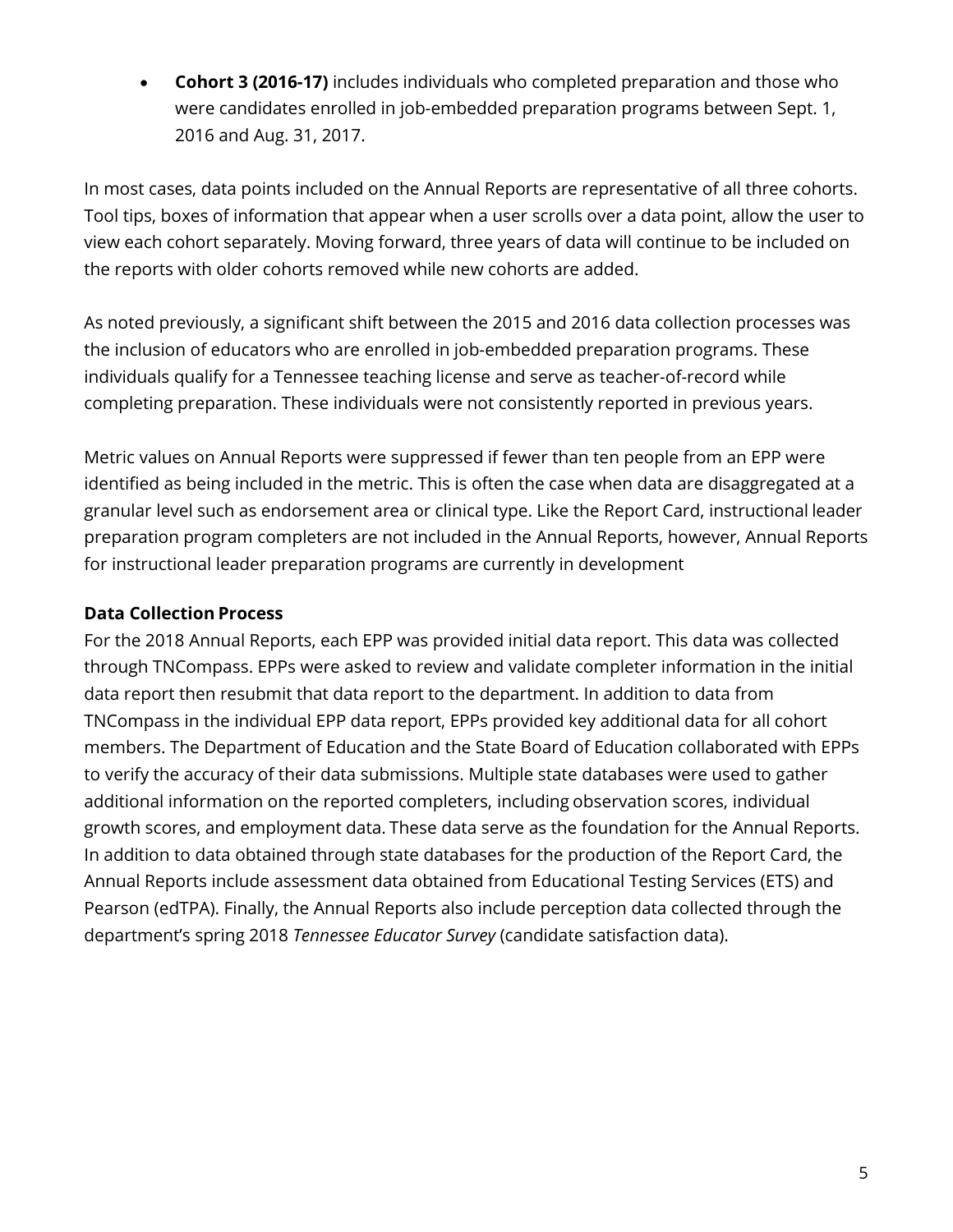## Table 1: Annual Reports General Terms and Definitions

|                          | <b>General Terms and Definitions</b>                                                                                                                 |  |  |  |  |
|--------------------------|------------------------------------------------------------------------------------------------------------------------------------------------------|--|--|--|--|
|                          | "Clinical practice" means student teaching, internship, or job embedded                                                                              |  |  |  |  |
|                          | opportunities that provide candidates with sustained school-based                                                                                    |  |  |  |  |
|                          | responsibilities, assignments, tasks, and assessments that allow a candidate to                                                                      |  |  |  |  |
|                          | demonstrate the professional knowledge, skills, and dispositions to be an                                                                            |  |  |  |  |
|                          | effective educator.                                                                                                                                  |  |  |  |  |
|                          |                                                                                                                                                      |  |  |  |  |
|                          | Student Teaching - Student teaching offers extended opportunity for                                                                                  |  |  |  |  |
|                          | classroom experience while the student earns course credit toward a                                                                                  |  |  |  |  |
|                          | degree or certification. Student teaching involves a planned semester of                                                                             |  |  |  |  |
| <b>Clinical Practice</b> | at least 15 weeks that includes full-day teaching and observation                                                                                    |  |  |  |  |
|                          | activities.                                                                                                                                          |  |  |  |  |
|                          | Internship - Internships require a full year of clinical practice during which                                                                       |  |  |  |  |
|                          | the intern engages in direct teaching activities for at least 100 school                                                                             |  |  |  |  |
|                          | days. Activities related to this experience may include classroom                                                                                    |  |  |  |  |
|                          | teaching, observation, coursework, seminars, and planning.                                                                                           |  |  |  |  |
|                          |                                                                                                                                                      |  |  |  |  |
|                          | Job-Embedded - The job-embedded clinical practice is a full school year                                                                              |  |  |  |  |
|                          | following completion of a baccalaureate degree whereby candidates are<br>inducted into the teaching profession while serving as a teacher of record. |  |  |  |  |
|                          | A completer is any teacher preparation program candidate who has                                                                                     |  |  |  |  |
|                          | completed licensure requirements and been endorsed for licensure by an                                                                               |  |  |  |  |
|                          | EPP in one of the cohorts included in the Annual Reports. The 2018 Annual                                                                            |  |  |  |  |
| Completer                | Reports include completers from the 2014-15 academic year (cohort 1), the                                                                            |  |  |  |  |
|                          | 2015-16 academic year (cohort 2), and the 2016-17 academic year (cohort                                                                              |  |  |  |  |
|                          | 3).                                                                                                                                                  |  |  |  |  |
|                          | Domain is used throughout the Annual Reports as a group of subdomains                                                                                |  |  |  |  |
| <b>Domain</b>            | that are considered together based on the related nature of their meaning.                                                                           |  |  |  |  |
|                          | Educator preparation providers, also referred to as providers or EPPs, are                                                                           |  |  |  |  |
|                          | the universities, colleges, and education-related organizations (EROs) that                                                                          |  |  |  |  |
|                          | prepare Tennessee educators. The Annual Reports are produced for                                                                                     |  |  |  |  |
| <b>Educator</b>          | providers that are approved for licensure through the program approval                                                                               |  |  |  |  |
| <b>Preparation</b>       | process outlined in the Educator Preparation Policy (5.504) adopted by the                                                                           |  |  |  |  |
| <b>Provider (EPP)</b>    | State Board of Education. The Annual Reports build on the reporting levels                                                                           |  |  |  |  |
|                          | available in the Report Card by displaying data at the provider level, the                                                                           |  |  |  |  |
|                          | licensure (endorsement) program level within each EPP, and clusters of                                                                               |  |  |  |  |
|                          | licensure (endorsement) programs within each EPP. In addition, the Annual                                                                            |  |  |  |  |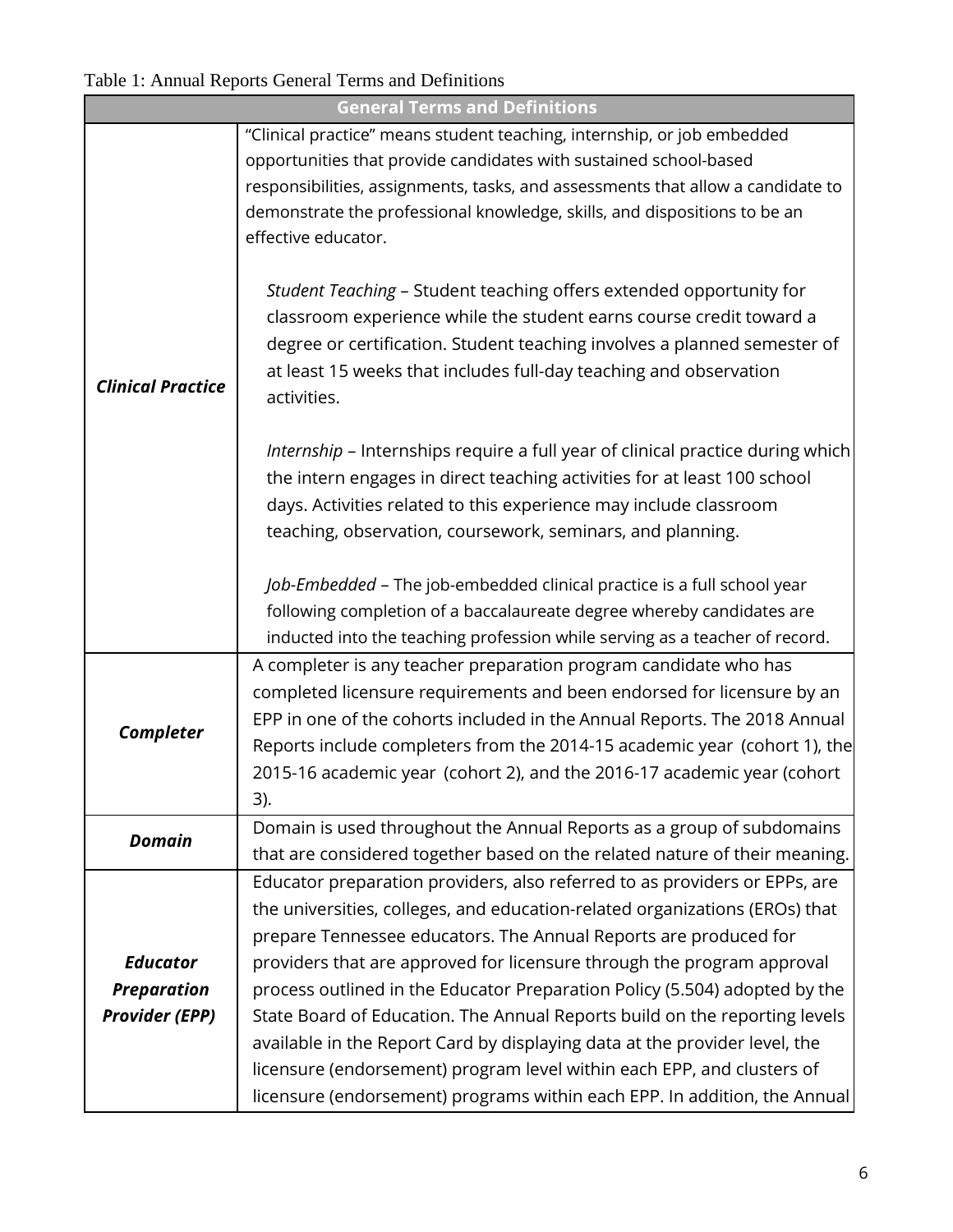|                          | Reports allow providers to disaggregate cohort 1, 2, and 3 data by clinical             |  |  |
|--------------------------|-----------------------------------------------------------------------------------------|--|--|
|                          | type and program type. Due to suppression rules, some providers may not                 |  |  |
|                          | be able to view some disaggregated metrics.                                             |  |  |
|                          | Endorsement areas indicate the subject and/or grade level for which a                   |  |  |
|                          | licensed educator is prepared to provide instruction, leadership, or services           |  |  |
| <b>Endorsement Area</b>  | in schools or districts. When applying for licensure, each teacher candidate            |  |  |
|                          | must meet requirements in at least one area of endorsement, though                      |  |  |
|                          | many are endorsed in multiple areas.                                                    |  |  |
| <b>Level of Overall</b>  | Level of Overall Effectiveness is an evaluation rating that all teachers                |  |  |
| <b>Effectiveness</b>     | receive annually. For more information, visit http://team-tn.org                        |  |  |
| <b>Metric</b>            | Metric is used throughout the Annual Reports as the calculation performed               |  |  |
|                          | to quantify a numeric value for a subdomain.                                            |  |  |
| <b>Program Type</b>      | Two program types are included in the Annual Reports for cohorts 1, 2 and               |  |  |
|                          | 3: undergraduate and post-baccalaureate.                                                |  |  |
|                          | Subdomain is used throughout the Annual Reports as a specific measure                   |  |  |
| <b>Subdomain</b>         | within a domain that is quantified to assess provider and program                       |  |  |
|                          | performance.                                                                            |  |  |
|                          | The Tennessee Educator Acceleration Model (TEAM) is the system and                      |  |  |
|                          | rubric used to evaluate most Tennessee public school educators. TEAM is a               |  |  |
|                          | comprehensive, student outcomes-based evaluation system that is                         |  |  |
|                          | designed to promote continuous improvement in the classroom. TEAM                       |  |  |
| <b>Tennessee</b>         | utilizes observation data and student assessment data in order to fairly                |  |  |
| <b>Educator</b>          | evaluate educators and provide a broad view of educator effectiveness,                  |  |  |
| <b>Acceleration</b>      | incorporating both pedagogical effectiveness and student performance                    |  |  |
| <b>Model (TEAM)</b>      | growth. More information on this model can be found on the TEAM                         |  |  |
| <b>Evaluation System</b> | website at http://team-tn.org. In addition to the TEAM system, some                     |  |  |
|                          | districts use alternative models such as TEM and Project COACH. While                   |  |  |
|                          | rubrics may vary, these models have been approved by the state board as                 |  |  |
|                          | acceptable models to use in the evaluation process. Note that the Annual                |  |  |
|                          | Reports only include domain and indicator-level observation data for                    |  |  |
|                          | teachers who were observed using the TEAM rubric.                                       |  |  |
|                          | The Tennessee Value-Added Assessment System (TVAAS) measures the                        |  |  |
|                          | impact that teachers have on their students' academic progress. Rather                  |  |  |
| <b>Tennessee Value-</b>  | than measuring proficiency, TVAAS specifically captures student growth to               |  |  |
| <b>Added Assessment</b>  | better represent the effect that teachers and their schools can have on                 |  |  |
| <b>System (TVAAS)</b>    | students. TVAAS is scored from Levels 1-5, with Level 1 representing least              |  |  |
|                          | <i>effective</i> , Level 3 representing average effectiveness, and Level 5 representing |  |  |
|                          | most effective.                                                                         |  |  |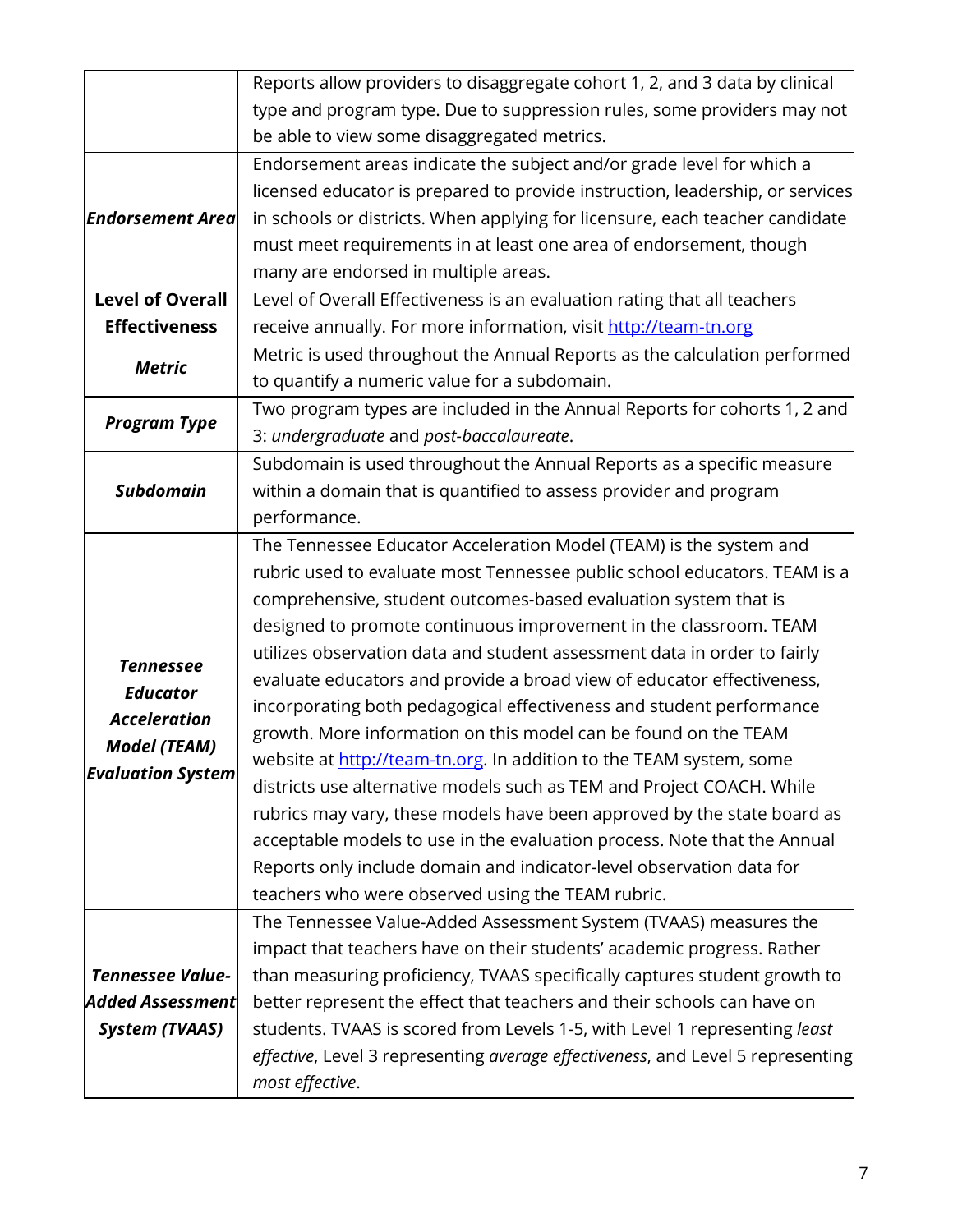## **Annual Reports – Insights Tool**

The Insights Tool allows EPPs to examine completer data by cohort, program, endorsement, and clinical type to better understand the impact and effectiveness of the teacher preparation program. The Insights Tool provides data to EPPs across five domains, with metrics within each domain to further drill down data about candidates across three cohorts of program completers, beginning with 2014-15.

The five domains within the Insights Tool include Candidate Recruitment, Employment and Retention, Candidate Assessment, Completer Satisfaction, and Completer Impact and Effectiveness. Combined, these domains represent the broad scope of preparation and experience for educators in the state of Tennessee. The metrics within each of the domains provide a deep dive into candidate data.

#### **Domain 1: Candidate Recruitment and Selection**

*Subdomains:* Admissions Assessment, Race and Ethnicity, Gender, and High-Needs Endorsement Areas.

#### **Domain 2: Employment and Retention**

*Subdomains:* Overall Employment Rate, First Year Employment Rate, Two Year Retention Rate, and Three Year Employment Rate

#### **Domain 3: Candidate Assessment**

*Subdomains:* Pedagogical Assessment, Literacy Assessment, and Specialty Area Assessment

#### **Domain 4: Completer, Partner, and Employer Satisfaction**

*Subdomains:* Completer Satisfaction

#### **Domain 5: Completer Effectiveness and Impact**

*Subdomains:* Overall Evaluation Ratings, TVAAS Ratings, Observation Ratings, Average Observation Domain Scores, and Average Observation Indicator Scores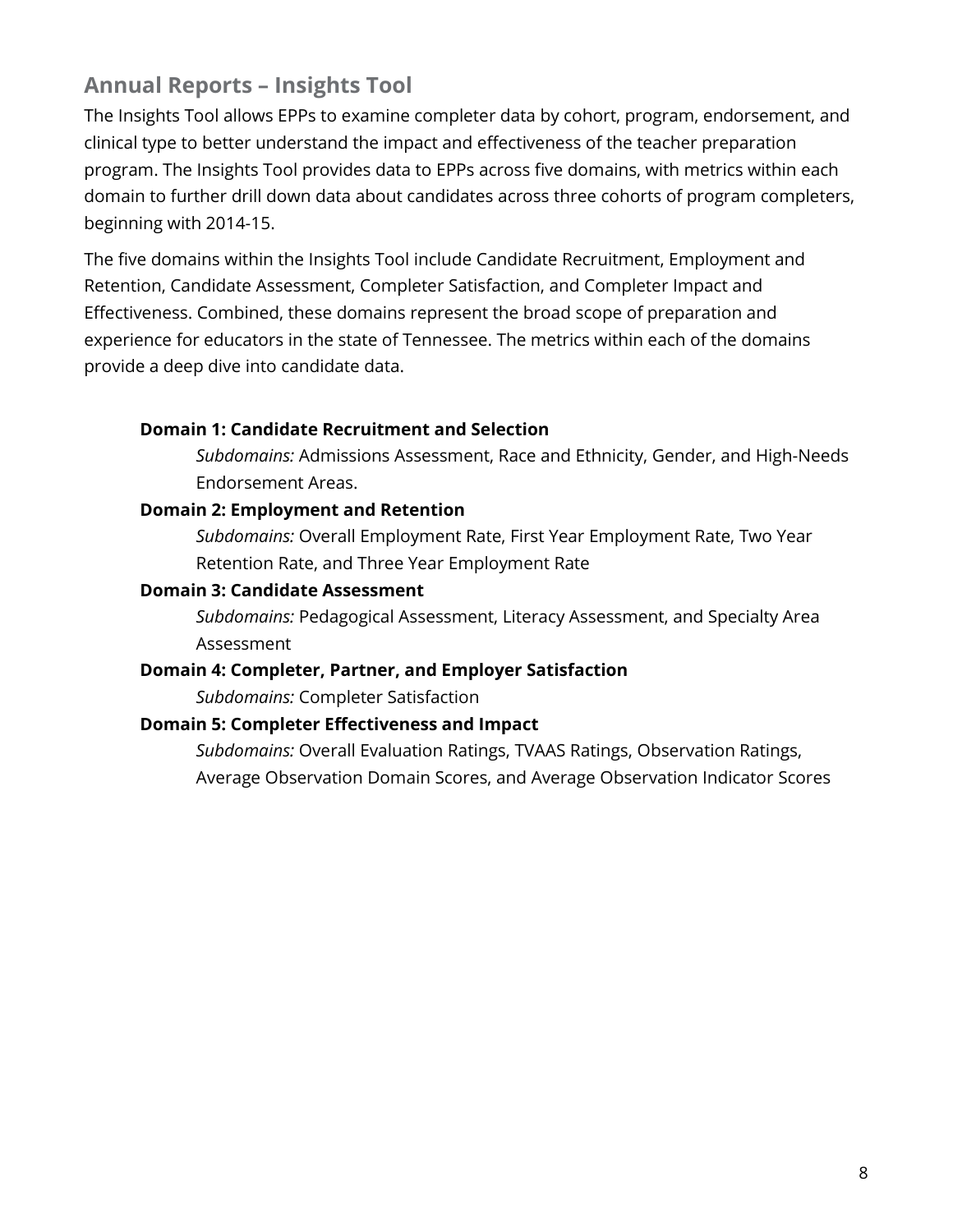# **Insights Tool Domain 1: Candidate Recruitment and Selection**

#### **General Notes**

- Data for these metrics were reviewed and verified by EPPs as a part of the data collection process facilitated by the state board and the department of education in support of the Report Card and Annual Reports.
- These metrics use data obtained for completers and educators enrolled in job-embedded preparation programs. As a result, these metrics do not reflect the admitted cohort of candidates for each EPP. For example, this process did not collect GPA data for individuals who were admitted to the preparation program, but did not complete the program. Assessing this information could further illuminate the relationship between selection characteristics and successful program completion. In the future, the department will develop a plan for collecting data on individuals who have been admitted to an educator preparation program.

| <b>Subdomain</b>                |                                                                     | <b>Metric Label and Definition</b>                                                                                                                                                    |
|---------------------------------|---------------------------------------------------------------------|---------------------------------------------------------------------------------------------------------------------------------------------------------------------------------------|
|                                 | Percentage with<br>$ACT of 21+$                                     | This metric is calculated by dividing the total number of<br>individuals with a reported ACT score of 21 or greater by<br>the total number of individuals with a reported ACT         |
|                                 |                                                                     | score.                                                                                                                                                                                |
|                                 | Percentage with<br>SAT of 1020+                                     | This metric is calculated by dividing the number of<br>individuals with a reported SAT score of 1020 or greater<br>by the total number of individuals with a reported SAT<br>score.   |
| <b>Admissions</b><br>Assessment | Average GRE<br>score                                                | This metric is calculated by dividing the sum of reported<br>GRE scores by the total number of individuals with a<br>reported GRE score.                                              |
|                                 | Percentage passed<br>Praxis Core<br>(reading, writing, and<br>math) | This metric is calculated by dividing the number of<br>passing scores for individual Praxis Core tests by<br>the total number of Praxis Core scores reported.                         |
|                                 | Percentage of<br>candidates with 2.75+<br>undergraduate<br>GPA      | This metric is calculated by dividing the total number of<br>individuals with a 2.75 or higher undergraduate GPA by<br>the total number of individuals with any undergraduate<br>GPA. |

## *Table 2: Insights Tool - Domain 1: Metric label and definition*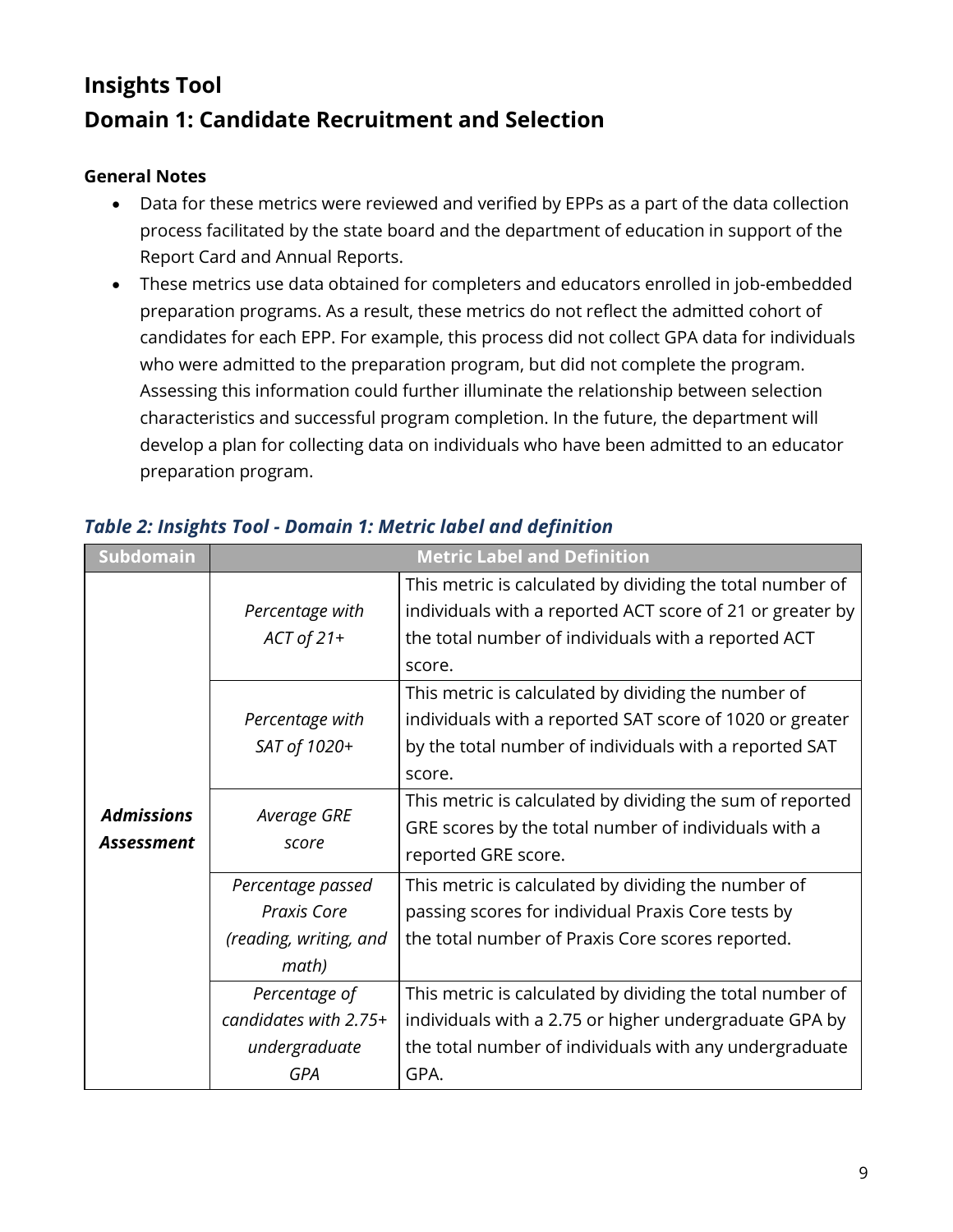|                    | Average                                                    | Based on data reported by EPPs, this metric is calculated |
|--------------------|------------------------------------------------------------|-----------------------------------------------------------|
|                    | program                                                    | by dividing the sum total of average program GPAs by      |
|                    | <b>GPA</b>                                                 | the total number of program GPAs reported.                |
|                    |                                                            | This metric is calculated by dividing the total number of |
|                    | Percentage of                                              | individuals with a race and ethnicity reported other than |
|                    | completers in                                              | White by the total number of individuals with a reported  |
| <b>Race and</b>    | underrepresented racial                                    | race or ethnicity.                                        |
| <b>Ethnicity</b>   | and ethnic categories                                      | The metric that presents the distribution of completers   |
|                    | and distribution of<br>completers by race and<br>ethnicity | by race and ethnicity is calculated by dividing the total |
|                    |                                                            | number of individuals within each reported racial or      |
|                    |                                                            | ethnic group by the total number of individuals with a    |
|                    |                                                            | reported race or ethnicity.                               |
|                    |                                                            | This metric is calculated by dividing the number of       |
|                    |                                                            | male completers by the total number of individuals with   |
|                    | Percentage of male                                         | a reported gender.                                        |
| <b>Gender</b>      | completers and                                             |                                                           |
|                    | distribution of                                            | The distribution of completers by gender metric is        |
|                    | completers by gender                                       | calculated by dividing the total number of individuals    |
|                    |                                                            | within each reported gender by the total number of        |
|                    |                                                            | individuals with a reported gender.                       |
|                    | Percentage of                                              | This metric is calculated by dividing the number of       |
| <b>High-needs</b>  | completers                                                 | individuals with a high-needs endorsement reported by     |
| <b>Endorsement</b> | endorsed in                                                | the total number of individuals with an endorsement       |
|                    | high-needs                                                 | reported.                                                 |
|                    | subject areas                                              |                                                           |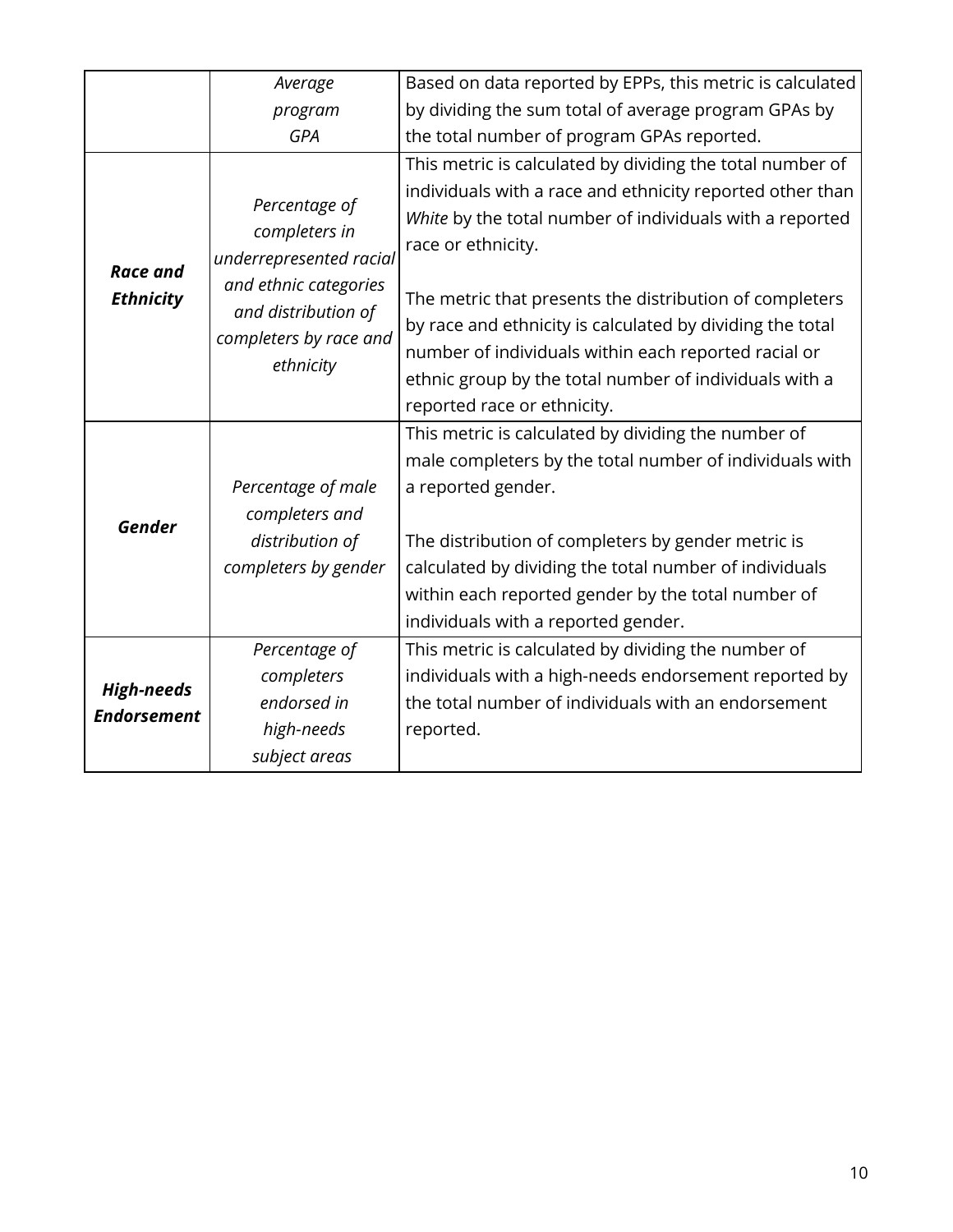#### **Additional Metric-Specific Information**

*Percentage of completers in underrepresented racial and ethnic categories and distribution of completers by race or ethnicity*

- Individuals for whom ethnicity was identified as Hispanic/Latino were included in the underrepresented racial and ethnic category regardless of the identified race.
- Individuals without an identified race or ethnicity were not included in the denominator for this metric.

#### *Percentage of completers endorsed in high-needs subject areas*

- The following endorsement codes are identified as high-needs subject areas:
	- o English as a Second Language (490);
	- o Secondary Math (125, 413);
	- o Secondary Science (Biology (126, 415), Chemistry (127, 416), and Physics (129, 417));
	- o Spanish (169, 409, 495); and
	- o Special Education (Modified (460), Comprehensive (461), and Interventionist (144,145)).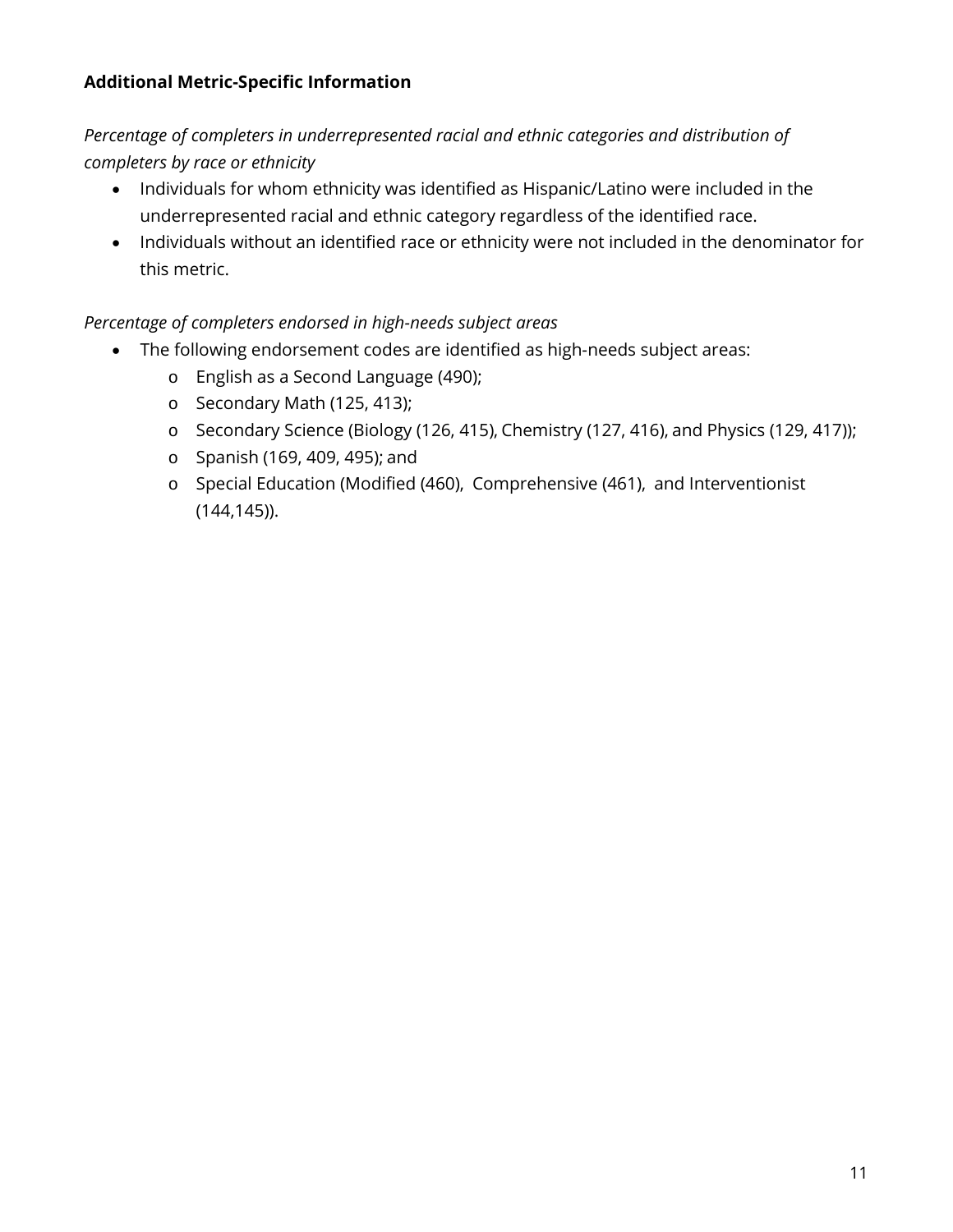# **Insights Tool Domain 2: Completer Employment and Retention**

#### **General Notes**

- This data was collected using a combination of resources, including administrative and licensure data synthesized by the University of Tennessee - Knoxville's Boyd Center for Business and Economic Research (BCBER) and evaluation and licensure data stored in TNCompass. In addition, all completers with an evaluation score (LOE or Observation) are counted toward this metric (i.e. if an individual was identified as having an evaluation rating, but may not have been identified in staffing databases, they were counted as employed).
- BCBER used social security numbers (SSN), teacher license number, and/or full name to match data from cohort 1, cohort 2, and cohort 3 to employment data. Social Security numbers for 2016-17 were pulled directly from TNCompass, Social security numbers for previous years were self-reported by EPPs.
- Employment and retention metrics are based solely on employment in a Tennessee public school.

| Subdomain                                   |                                              | <b>Metric Label and Definition</b>                                                                                                                                                                                                                                                                                                                                                                                           |
|---------------------------------------------|----------------------------------------------|------------------------------------------------------------------------------------------------------------------------------------------------------------------------------------------------------------------------------------------------------------------------------------------------------------------------------------------------------------------------------------------------------------------------------|
|                                             |                                              | This metric represents the percentage of completers with a<br>Tennessee license number who were employed in a Tennessee<br>public school in the first, second, or third year following program<br>completion or, in the case of job-embedded candidates,<br>following program enrollment.                                                                                                                                    |
| <b>Overall</b><br><b>Employment</b><br>Rate | Percentage<br>employed within<br>three years | This metric is calculated by dividing employed individuals (see<br>description below) by the total number of individuals from<br>cohorts 1, 2 and 3 who obtained a Tennessee teaching license.                                                                                                                                                                                                                               |
|                                             |                                              | Employed individuals included in the numerator for this metric:<br>Individuals reported in cohort 1 who were employed in a<br>$\bullet$<br>student teaching or internship clinical practice in the<br>2015-16, 2016-17, or 2017-18 academic years;<br>Individuals reported in cohort 1 in a job-embedded<br>$\bullet$<br>clinical practice who were employed in the 2014-15,<br>2015-16, 2016-17, or 2017-18 academic years; |

#### *Table 3: Insights Tool - Domain 2: Metric label and definition*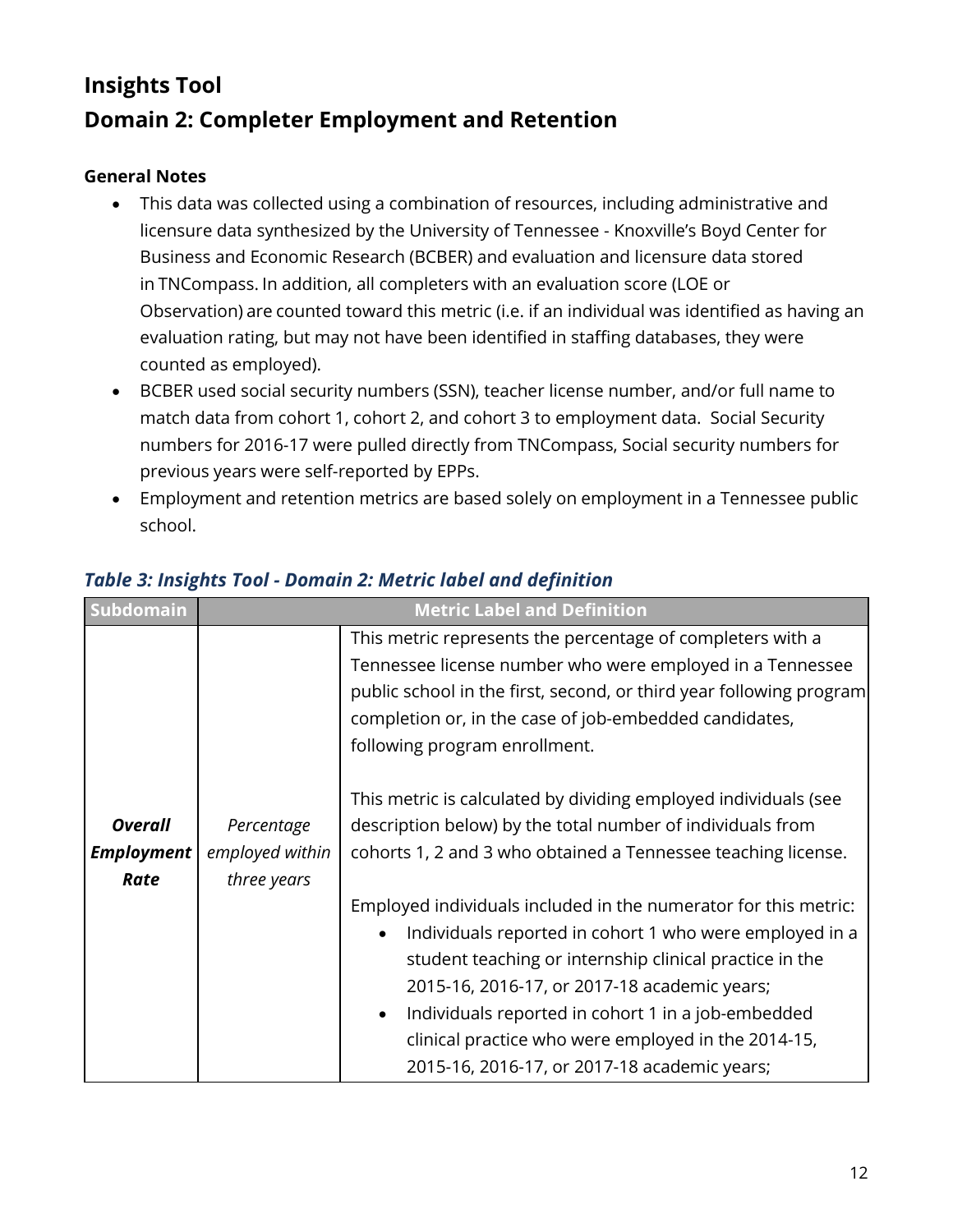|                                                |                                         | Individuals reported in cohort 2 in a student teaching or<br>$\bullet$<br>internship clinical practice who were employed in the<br>2016-17 or 2017-18 academic years;<br>Individuals reported in cohort 2 in a job-embedded<br>$\bullet$<br>clinical practice who were employed in the 2015-16,<br>2016-17, or 2017-18 academic years;<br>Individuals reported in cohort 3 in a student teaching or<br>$\bullet$<br>internship clinical practice who were employed in the<br>2017-18 academic year, and<br>Individuals reported in cohort 3 in a job-embedded<br>$\bullet$<br>clinical practice who were employed in the 2016-17 or<br>2017-18 academic years.                                                                                                                                                                                                                                                                                                                                                                                                                                                                                                                                                                                                                                           |
|------------------------------------------------|-----------------------------------------|----------------------------------------------------------------------------------------------------------------------------------------------------------------------------------------------------------------------------------------------------------------------------------------------------------------------------------------------------------------------------------------------------------------------------------------------------------------------------------------------------------------------------------------------------------------------------------------------------------------------------------------------------------------------------------------------------------------------------------------------------------------------------------------------------------------------------------------------------------------------------------------------------------------------------------------------------------------------------------------------------------------------------------------------------------------------------------------------------------------------------------------------------------------------------------------------------------------------------------------------------------------------------------------------------------|
| <b>First Year</b><br><b>Employment</b><br>Rate | Percentage<br>employed in first<br>year | This metric is calculated by dividing the number of individuals<br>employed (see description below) by the total number of<br>individuals from the cohorts 1, 2 and 3 who obtained a<br>Tennessee teaching license and had the potential to be<br>employed for a single year (see description below).<br>Employed individuals included in the numerator for this metric:<br>Individuals reported in cohort 1 in a student teaching or<br>internship clinical practice who were employed in the<br>2015-16 academic year;<br>Individuals reported in cohort 1 in a job-embedded<br>$\bullet$<br>clinical practice who were employed in the 2014-15 or<br>2015 -16 academic year;<br>Individuals reported in cohort 2 in a student teaching or<br>internship clinical practice who were employed in the<br>2016-17 academic year;<br>Individuals reported in cohort 2 in a job-embedded<br>$\bullet$<br>clinical practice who were employed in the 2015-16 or<br>2016-17 academic year;<br>Individuals reported in cohort 3 in a student teaching or<br>$\bullet$<br>internship clinical practice who were employed in the<br>2017-18 academic year;<br>Individuals reported in cohort 3 in a job-embedded<br>$\bullet$<br>clinical practice who were employed in the 2016-17 or<br>2017-18 academic year. |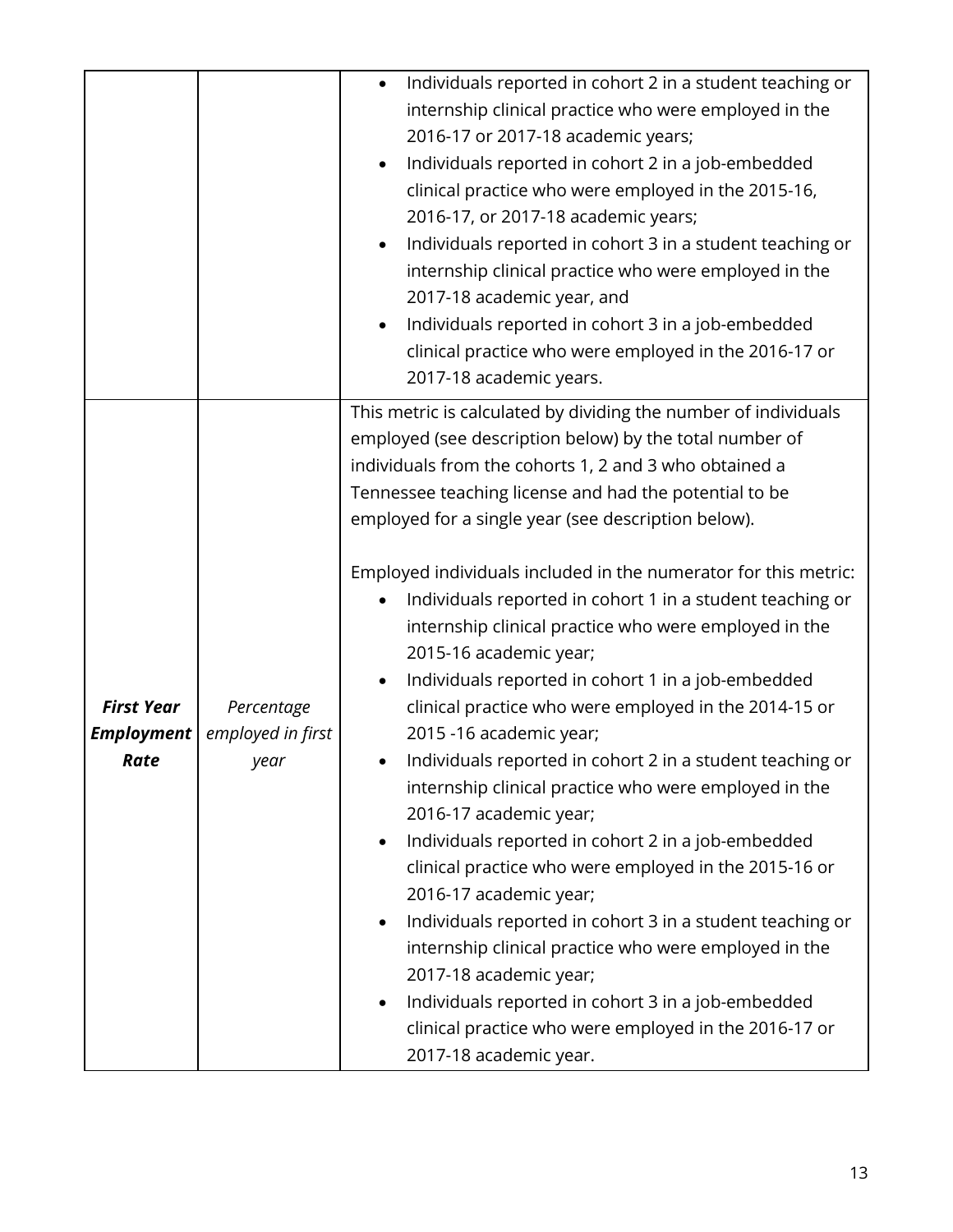|                                      |                                         | Numerators for this metric are inclusive of individuals who were<br>employed in a single year and were eligible to be employed for a<br>second year. For some educators, this metric would explore two<br>years of potential employment, while for others it may include three<br>years of potential employment, dependent on the associated cohort<br>year and clinical practice type.                                                                                                                                                                                                                                                                                                                                                                                                                                                         |
|--------------------------------------|-----------------------------------------|-------------------------------------------------------------------------------------------------------------------------------------------------------------------------------------------------------------------------------------------------------------------------------------------------------------------------------------------------------------------------------------------------------------------------------------------------------------------------------------------------------------------------------------------------------------------------------------------------------------------------------------------------------------------------------------------------------------------------------------------------------------------------------------------------------------------------------------------------|
| <b>Two year</b><br>retention<br>rate | Percentage<br>retained for two<br>years | Employed individuals included in the numerator for this metric:<br>Individuals reported in cohort 1 in a student teaching or<br>internship clinical practice who were employed for two<br>years within a three year period;<br>Individuals reported in cohort 1 in a job-embedded<br>clinical practice who were employed for two years within<br>a three year period;<br>Individuals reported in cohort 2 in a student teaching or<br>$\bullet$<br>internship clinical practice who were employed for two<br>years within a two year period;<br>Individuals reported in cohort 2 in a job-embedded<br>clinical practice who were employed for two years within<br>a three year period; and<br>Individuals reported in cohort 3 in a job-embedded<br>$\bullet$<br>clinical practice who were employed for two years within<br>a two year period. |
|                                      |                                         | Individuals included in the denominator for this metric:<br>Individuals reported in cohort 1 who were employed in<br>either the 2014-15, 2015-16, or 2016-17 academic years;<br>Individuals reported in cohort 2 in a job-embedded clinical<br>$\bullet$<br>practice who were employed in either the 2014-15, 2015-<br>16, or 2016-17 academic years;<br>Individuals reported in cohort 2 in a student teaching or<br>internship clinical practice who were employed in the<br>2015-16 academic year; and<br>Individuals reported in cohort 3 in a job-embedded clinical<br>practice who were employed in the 2016-17 academic<br>year.                                                                                                                                                                                                         |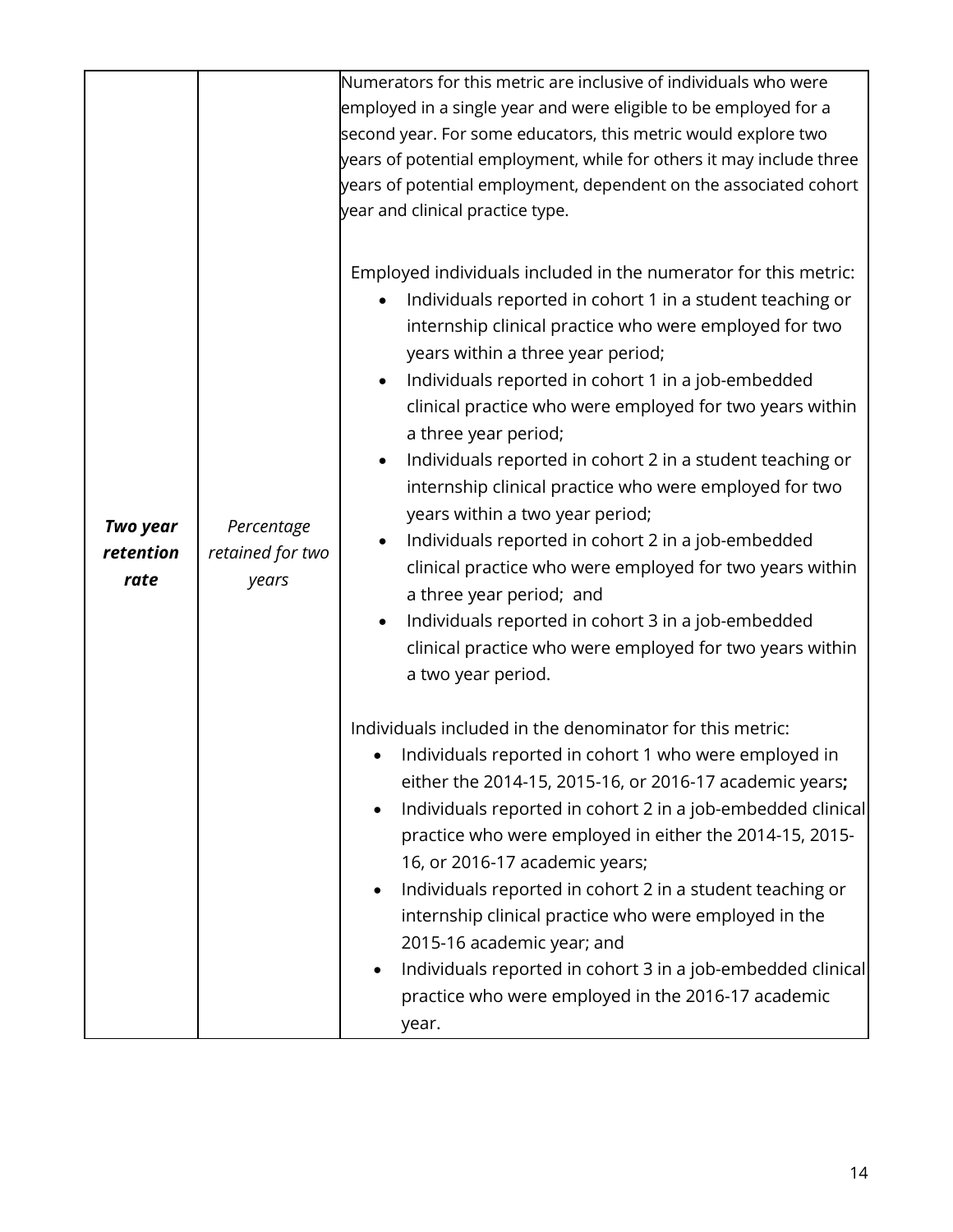| <b>Three year</b><br>retention<br>rate | Percentage<br>retained for three<br>years | This metric is calculated by dividing individuals employed for<br>three years (see description below) by the number of individuals<br>who were employed for two years, with the potential to be<br>employed a third year (see description below).<br>Employed individuals included in the numerator for this metric:<br>Individuals reported in cohort 1 who were employed in a<br>student teaching or internship clinical practice for three<br>years within a three year period (the 2015-16, 2016-17,<br>and 2017-18 academic years);<br>Individuals reported in cohort 1 in a job-embedded<br>clinical practice who were employed for three years<br>within a four year period (the 2014-15, 2015-16, 2016-17,<br>and 2017-18 academic years);<br>Individuals reported in cohort 2 in a job-embedded<br>clinical practice who were employed for three years<br>within a three year period (the 2015-16, 2016-17, and<br>2017-18 academic years);<br>Individuals included in the denominator for this metric:<br>Individuals reported in cohort 1 who were employed in<br>both the 2014-15 or 2015-16 academic years;<br>Individuals reported in cohort 2 in a job-embedded clinical<br>practice who were employed in both the 2014-15 or 2015-<br>16 academic years; |
|----------------------------------------|-------------------------------------------|--------------------------------------------------------------------------------------------------------------------------------------------------------------------------------------------------------------------------------------------------------------------------------------------------------------------------------------------------------------------------------------------------------------------------------------------------------------------------------------------------------------------------------------------------------------------------------------------------------------------------------------------------------------------------------------------------------------------------------------------------------------------------------------------------------------------------------------------------------------------------------------------------------------------------------------------------------------------------------------------------------------------------------------------------------------------------------------------------------------------------------------------------------------------------------------------------------------------------------------------------------------------------|
|                                        |                                           |                                                                                                                                                                                                                                                                                                                                                                                                                                                                                                                                                                                                                                                                                                                                                                                                                                                                                                                                                                                                                                                                                                                                                                                                                                                                          |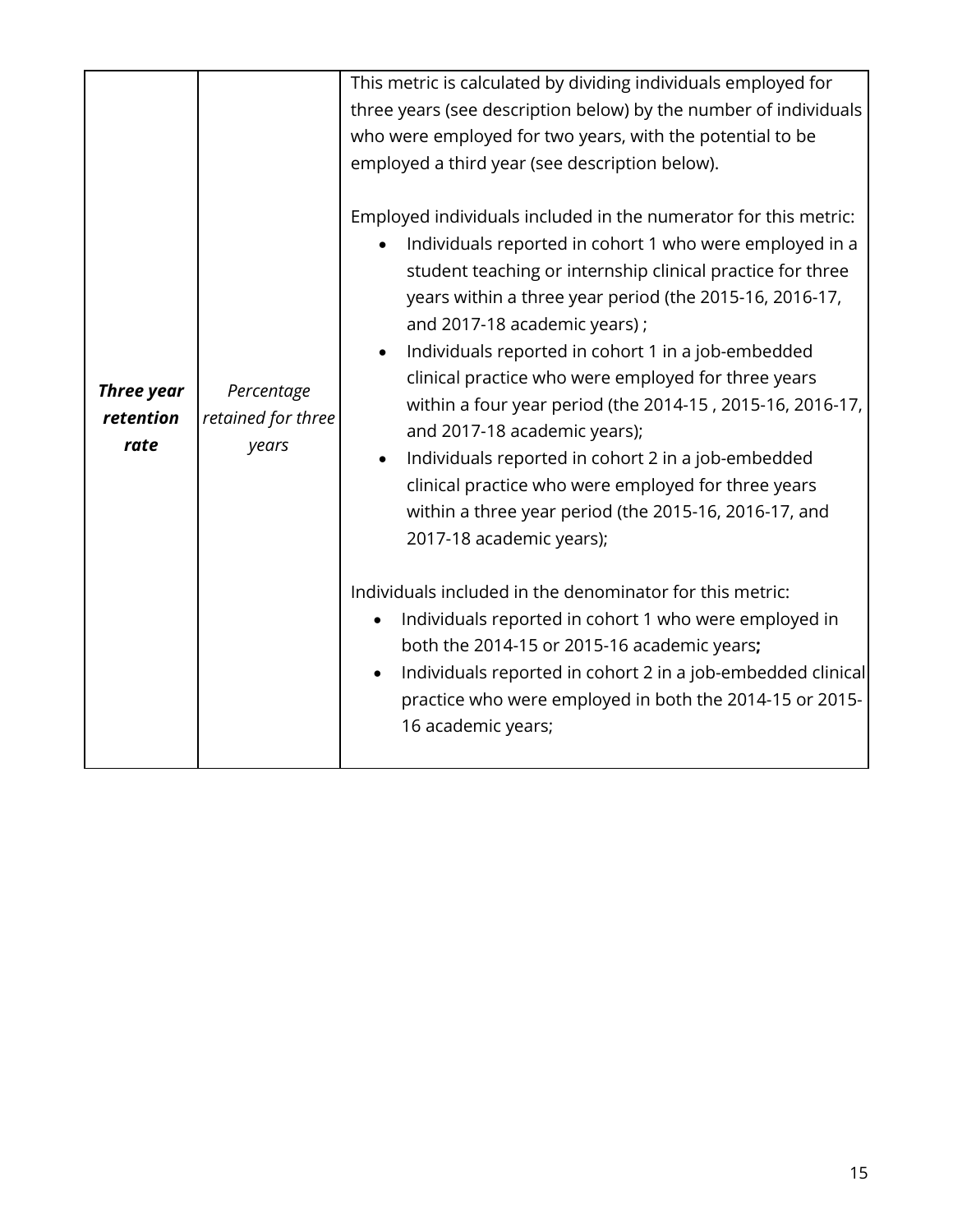# **Insights Tool Domain 3: Candidate Assessment**

#### **General Notes**

• Data for this domain were collected from Pearson or ETS.

#### *Table 4: Insights Tool - Domain 3: Metric label and definition*

| Subdomain             | <b>Metric Label and Definition</b> |                                                       |  |
|-----------------------|------------------------------------|-------------------------------------------------------|--|
|                       | Average                            | This metric is calculated by dividing the sum of      |  |
|                       | edTPA                              | reported edTPA scores by the total number of          |  |
|                       | score                              | individuals with a reported edTPA score.              |  |
|                       |                                    | This metric is calculated by dividing the number of   |  |
| Pedagogical           | Percentage                         | passing scores for each Principles of Learning and    |  |
| <b>Assessment</b>     | passed:                            | Teaching assessment by the total number of            |  |
|                       | Principles of Learning             | Principles of Learning and Teaching scores reported.  |  |
|                       | and Teaching                       | If an individual attempted an assessment multiple     |  |
|                       |                                    | times, the first two attempts are included in the     |  |
|                       |                                    | calculation                                           |  |
|                       | Percentage                         | This metric is calculated by dividing the number of   |  |
|                       | passed Reading:                    | passing scores for each assessment by                 |  |
| <b>Literacy</b>       | <b>Elementary Education</b>        | the total number of scores reported. If an individual |  |
| <b>Assessment</b>     | and Percentage passed              | attempted an assessment multiple times, the first     |  |
|                       | Reading Across the                 | two attempts are included in the calculation.         |  |
|                       | Curriculum: Elementary             |                                                       |  |
|                       | Percentage of completers           | This metric is calculated by dividing the number of   |  |
| <b>Specialty Area</b> | passing required                   | passing scores for each assessment by                 |  |
| <b>Assessment</b>     | specialty area                     | the total number of scores reported. If an individual |  |
|                       | assessments                        | attempted an assessment multiple times, the first     |  |
|                       |                                    | two attempt is included in the calculation.           |  |

#### **Additional Metric-Specific Information**

*Average edTPA score:*

• edTPA score data were collected from Pearson and are based on the maximum score reported for a candidate based on candidates' requests to have scores sent to the department or candidates' identification of a Tennessee EPP as the "Attending Institution."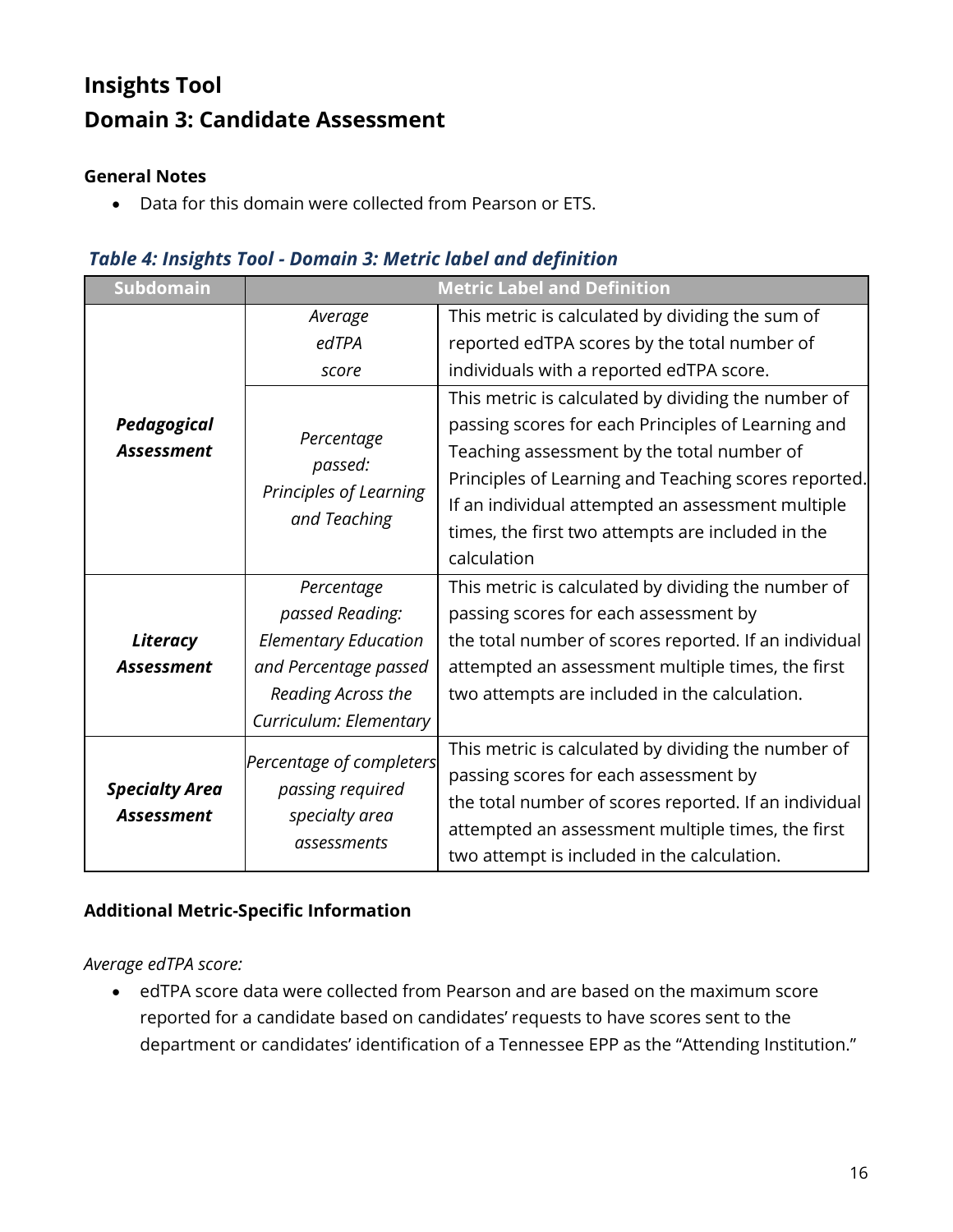#### *Percentage passed: Principles of Learning and Teaching*

• These data were collected from the ETS Data Manager system and include all assessment attempts reported based on candidates' requests to have scores sent to the department or candidates' identification of a Tennessee EPP as the "Attending Institution."

#### *Percentage passed Reading: Elementary Education*

- This metric includes all scores reported on the following assessments:
	- o Reading: Elementary Education, and
	- o Reading Across the Curriculum: Elementary
- These data were collected from the ETS Data Manager system and include all assessment attempts reported based on candidates' requests to have scores sent to the department or candidates' identification of a Tennessee EPP as the "Attending Institution."

#### *Percentage of completers passing required specialty area assessments*

- This metric is based on data from ETS and includes all scores reported for each specialty area (content) assessment.
- These data were collected from the ETS Data Manager system and include all assessment attempts reported based on candidates' requests to have scores sent to the department or candidates' identification of a Tennessee EPP as the "Attending Institution."
- In some cases, individuals take assessments that are not associated for endorsements related to the specific programs in which they are/were enrolled by an EPP. To address this, assessments that were not required for endorsements related to a candidate/completer program area are excluded from these analyses.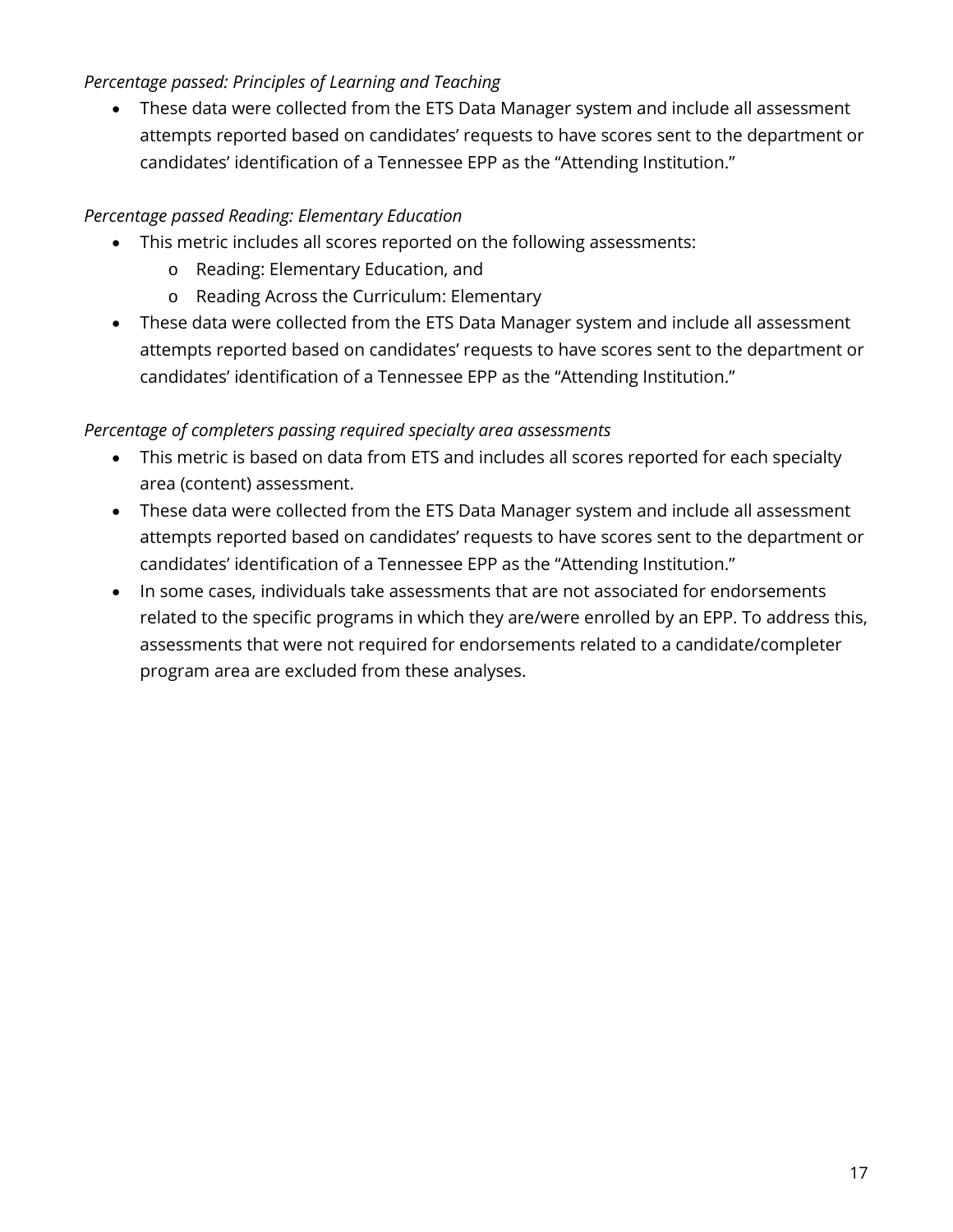# **Insights Tool Domain 4: Completer, Employer, and Partner Satisfaction**

#### *Table 5: Insights Tool - Domain 4: Metric label and definition*

| Subdomain                               | <b>Metric Label and Definition</b>                                     |                                                                                                                                                                                                  |
|-----------------------------------------|------------------------------------------------------------------------|--------------------------------------------------------------------------------------------------------------------------------------------------------------------------------------------------|
| <b>Completer</b><br><b>Satisfaction</b> | Percentage of novice<br>teachers indicating they<br>were well-prepared | This metric is calculated by dividing the number of<br>completers who selected somewhat or well-prepared when<br>responding to each item by the number of completers<br>responding to each item. |

#### **Additional Metric-Specific Information**

#### *Completer Satisfaction*

- This metric is based on data obtained from the April 2018 Tennessee Educator Survey. Teachers had the opportunity to identify themselves as novice educators when beginning the survey. Based on this identification, novice educators were asked a series of questions about their preparation experiences. In addition. Novice educators responded to questions about their perceptions of the quality of preparation they received at their EPP, including overall perceptions, perceptions based on clinical experiences and coursework. Surveys were distributed through email to all Tennessee educators. For more information on the survey, visit the [survey website.](http://educatorsurvey.tnk12.gov/)
- The department matched survey responses to teacher license numbers. This data was then matched with cohort 1, 2, and 3 files to calculate the metric score.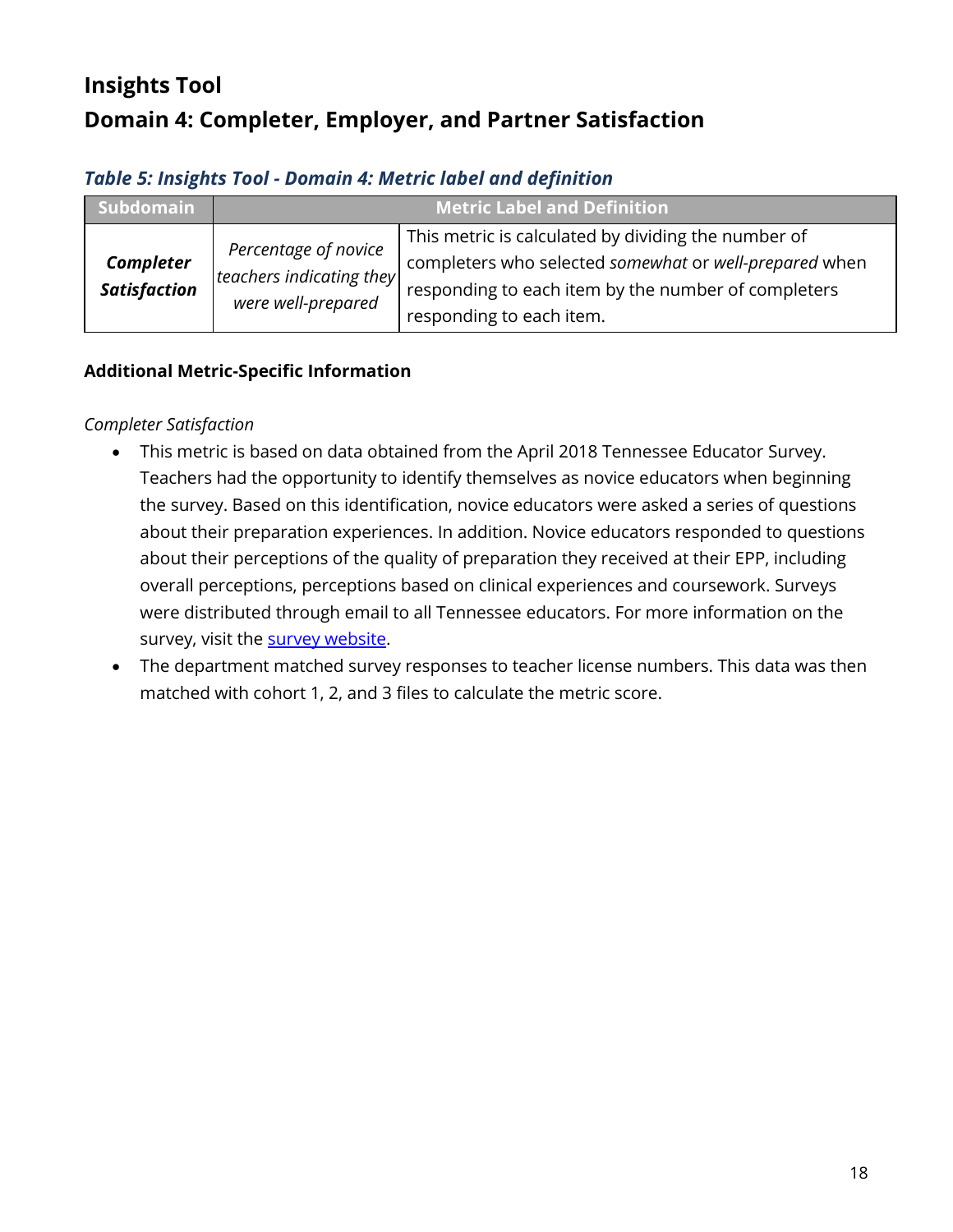# **Insights Tool Domain 5: Completer Effectiveness**

#### **General Notes**

- All metrics in this domain are based on data obtained from the state evaluation database (TNCompass).
- If an individual had an LOE, TVAAS, or Observation rating, they are included in the relevant metric. It is possible that an individual does not have all three of these three data points, but is included in an evaluation metric for which there is data.
- If an individual had a multi-year composite TVAAS value, this value is used in TVAAS calculations, otherwise the single-year TVAAS value is used.
- If an individual opted to nullify 2017-18 TVAAS scores, the value used in for this metric was:
	- The most recent multi-year composite TVAAS value, or
	- If a multi-year composite score was not available, the prior years' single-year TVAAS value is use, or
	- If no prior TVAAS score is available, multi- or single-year, that individual is not included in the data set
- The overall distribution of ratings (such as LOE, TVAAS, and Observation) includes data from all approved models (TEAM, TEM, and Project COACH) recorded in the state evaluation database. Data from TEM and Project COACH are not included in domain and indicator observation ratings as individual observation data are not currently recorded in the state evaluation database.
- Only educators who held a Tennessee license and were observed on the TEAM rubric in 2014-15, 2015-16, 2016-17, or 2017-18 are included in the domain and indicator average metrics.
- Average scores across all observation metrics are converted to whole numbers using the same process used in the TEAM evaluation model. The range conversion is as follows:

| <b>Average Score</b>                                      | <b>Corresponding Level</b> |
|-----------------------------------------------------------|----------------------------|
| Less than 2                                               | Level 1                    |
| Greater than or equal to 2 and less than 2.75             | Level 2                    |
| Greater than or equal to 2.75 and less than 3.5           | Level 3                    |
| Greater than or equal to 3.5 and less than 4.25           | Level 4                    |
| Greater than or equal to 4.25 and less than or equal to 5 | Level 5                    |

#### *Table 6: TEAM score conversion table*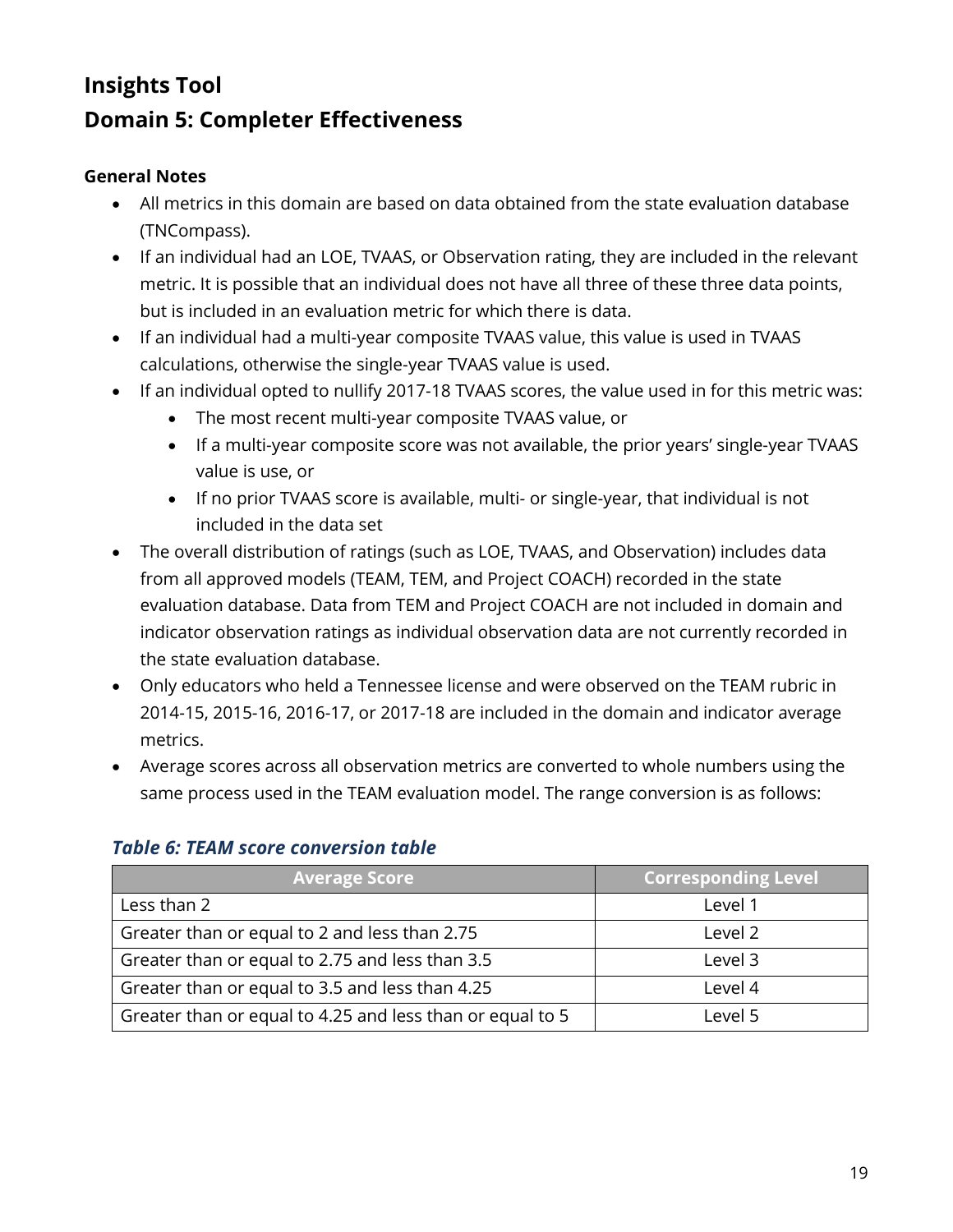# *Table 7: Insights Tool - Domain 5: Metric label and definition*

| Subdomain                            | <b>Metric Label and Definition</b>                                                          |                                                                                                                                                                                                                                                                                                                                        |  |  |
|--------------------------------------|---------------------------------------------------------------------------------------------|----------------------------------------------------------------------------------------------------------------------------------------------------------------------------------------------------------------------------------------------------------------------------------------------------------------------------------------|--|--|
| <b>Overall</b><br><b>Evaluation</b>  | Percentage of<br>completers with<br>Level of<br>Effectiveness (LOE)<br>of Level 3 or higher | This metric is calculated by dividing the total number of LOE ratings<br>of 3 or higher obtained by individuals in cohorts 1, 2, and 3 by the<br>total number of LOE ratings obtained by individuals from cohorts<br>1, 2, and 3 who held a license and had an LOE in the state<br>evaluation database.                                |  |  |
| <b>Ratings</b>                       | Distribution of<br>overall evaluation<br>ratings                                            | This metric is calculated by dividing the number of each LOE rating<br>(1, 2, 3, 4, or 5) obtained by individuals in cohorts 1, 2, and 3 by the<br>total number of individuals from cohorts 1, 2, and 3 who held a<br>license and had a LOE rating in the state evaluation database.                                                   |  |  |
| <b>TVAAS Ratings</b>                 | Percentage of<br>completers with<br>TVAAS of Level 3 or<br>higher                           | This metric is calculated by dividing the total number of individuals<br>from cohorts 1, 2, and 3 with a TVAAS rating of 3 or higher by the<br>total number of individuals from cohorts 1, 2, and 3 who held a<br>license and had a TVAAS rating in the state evaluation database.                                                     |  |  |
|                                      | Distribution of<br><b>TVAAS ratings</b>                                                     | The distribution of TVAAS ratings metric is calculated by dividing<br>the number of individuals from cohorts 1, 2, and 3 who earned a<br>TVAAS rating (1, 2, 3, 4, or 5) by the number of individuals from<br>cohorts 1, 2, and 3 who held a license and had a TVAAS rating in<br>the state evaluation database.                       |  |  |
| <b>Observation</b><br><b>Ratings</b> | Percentage of<br>completers with<br>observation of<br>Level 3 or higher                     | This metric is calculated by dividing the total number of<br>observation ratings of 3 or higher obtained by individuals in<br>cohorts 1, 2, and 3 by the total number of observation ratings<br>obtained by individuals from cohorts 1, 2, and 3 who held a license<br>and had an observation rating in the state evaluation database. |  |  |
|                                      | Distribution of<br>observation ratings                                                      | The distribution of observation ratings metric is calculated by<br>dividing the number of individuals from cohorts 1, 2, and 3 who<br>earned each observation rating (1, 2, 3, 4, or 5) by the number of<br>observation ratings obtained by individuals from cohorts 1, 2, and                                                         |  |  |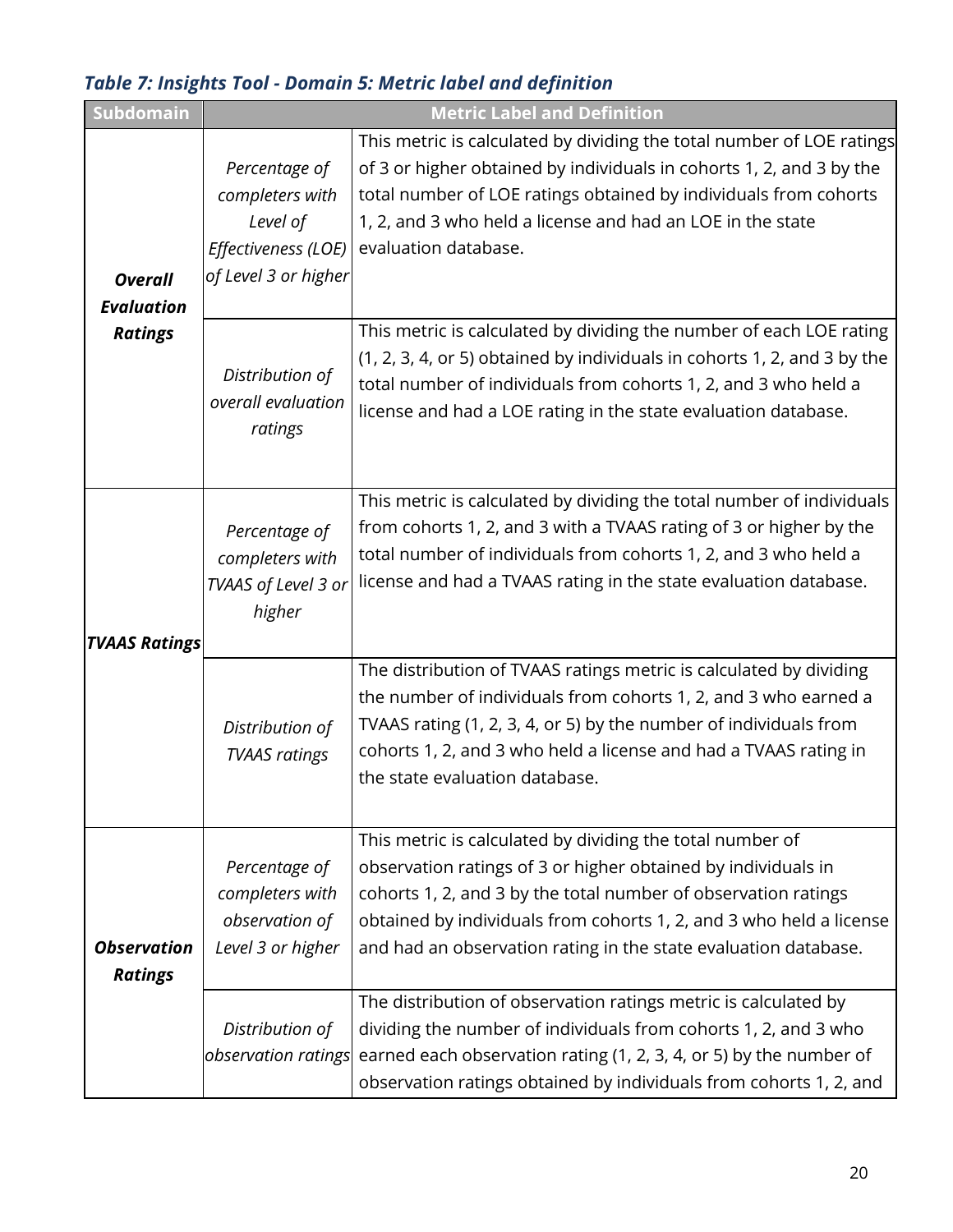|                                                                           |                                                                       | 3 who held a license and had an observation rating in the state<br>evaluation database.                                                                                                                                                                                                                                                                                                                                                                                                                                                                         |
|---------------------------------------------------------------------------|-----------------------------------------------------------------------|-----------------------------------------------------------------------------------------------------------------------------------------------------------------------------------------------------------------------------------------------------------------------------------------------------------------------------------------------------------------------------------------------------------------------------------------------------------------------------------------------------------------------------------------------------------------|
| <b>Average</b><br><b>Observation</b><br><b>Domain</b><br><b>Scores</b>    | Average<br>Instruction,<br>Environment, and<br><b>Planning Scores</b> | This metric is calculated first at the individual educator level by<br>dividing the sum of all indicator scores within each domain and<br>dividing by the total number of indicators scored within each<br>domain. The average obtained at the educator level for each<br>domain is then converted to a whole number.<br>Once each educator's domain average is calculated, the final<br>metrics are calculated by dividing the sum of all educator domain<br>scores by the number of individuals with a domain score on record.                                |
| <b>Average</b><br><b>Observation</b><br><b>Indicator</b><br><b>Scores</b> | Average scores for<br>all indicators<br>within domains                | This metric is calculated first at the individual educator level by<br>dividing the sum of all indicator scores within each indicator and<br>dividing by the total number of times an educator was observed on<br>each indicator. The average obtained at the educator level for each<br>indicator is then converted to a whole number.<br>Once each educator's indicator average is calculated, the final<br>metrics are calculated by dividing the sum of all educator indicator<br>scores by the number of individuals with an indicator score on<br>record. |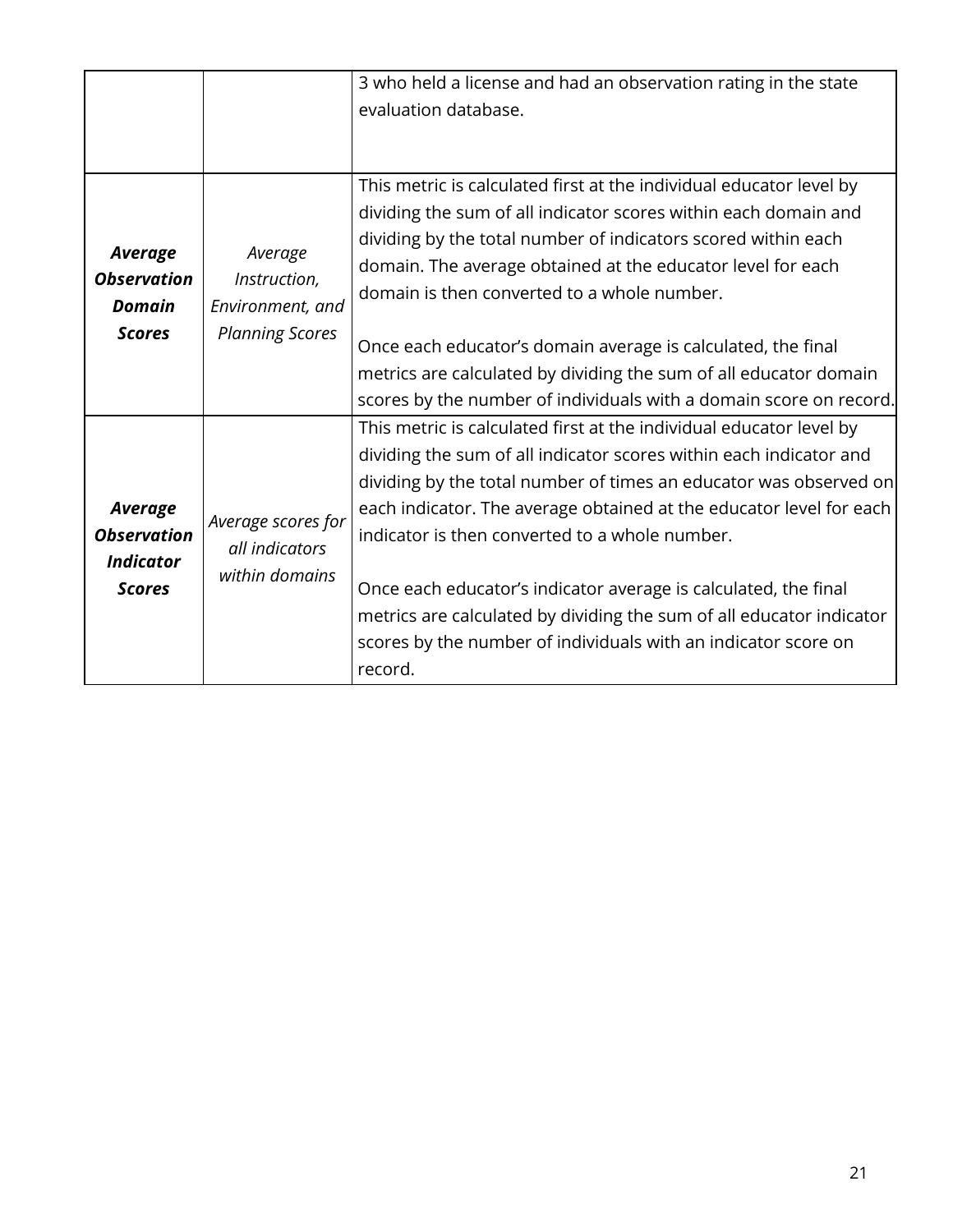## **Annual Reports – Performance Report**

The Performance Report was developed as an accountability tool to assess Educator Preparation Provider effectiveness on key metrics across four domains (the 2018 Performance Report does not include metrics for Domain 4, in the coming year the department will work to include appropriate metrics in this domain). Each Performance Report assesses data across a three-year time window, thus the 2018 Performance Report incorporates data for the 2014-15, 2015-16, and 2016-17 cohorts. Metrics included in the 2018 Performance Report were identified in collaboration with the Educator Preparation Working Group (EPWG) after analysis of historical data and determination of appropriate thresholds. Within each of the four domains, in collaboration with the EPWG, the department analyzed historical data to:

- Define key metrics
- Establish thresholds for metrics (meeting or not meeting expectations)
- Establish domain and overall expectations (e.g., meeting four of six metrics within domain one)

#### **Performance Report – Domains, Metrics, and Metric expectations**

The following domains and metrics are included on the 2017 Performance Report:

| <b>Domain 1: Candidate Recruitment and Selection</b>                                      |                                                                                                                                         |  |  |
|-------------------------------------------------------------------------------------------|-----------------------------------------------------------------------------------------------------------------------------------------|--|--|
| <b>Metric</b>                                                                             | <b>Expectation</b>                                                                                                                      |  |  |
| Percentage of undergraduate candidates<br>meeting an admissions assessment<br>expectation | 95 percent of candidates obtained a 21 ACT,<br>or a 1020 SAT, or passed all Praxis Core<br>exams                                        |  |  |
| Percentage of candidates meeting the<br>minimum undergraduate GPA expectation             | 95 Percent of candidates were admitted with<br>an undergraduate GPA of 2.75 or higher                                                   |  |  |
| Average Undergraduate GPA                                                                 | Average undergraduate GPA is at or above<br>3.0                                                                                         |  |  |
| Percentage of completers from an<br>underrepresented racial/ethnic group                  | Positive growth over time (2014-15<br>compared to 2016-17) or 22% of completers<br>come from an underrepresented<br>racial/ethnic group |  |  |
| Percentage of completers who are male                                                     | Positive growth over time (2014-15<br>compared to 2016-17) or 22% of completers<br>are male                                             |  |  |

#### *Table 8: Performance Report – Domains, Metrics, and Metric Expectations*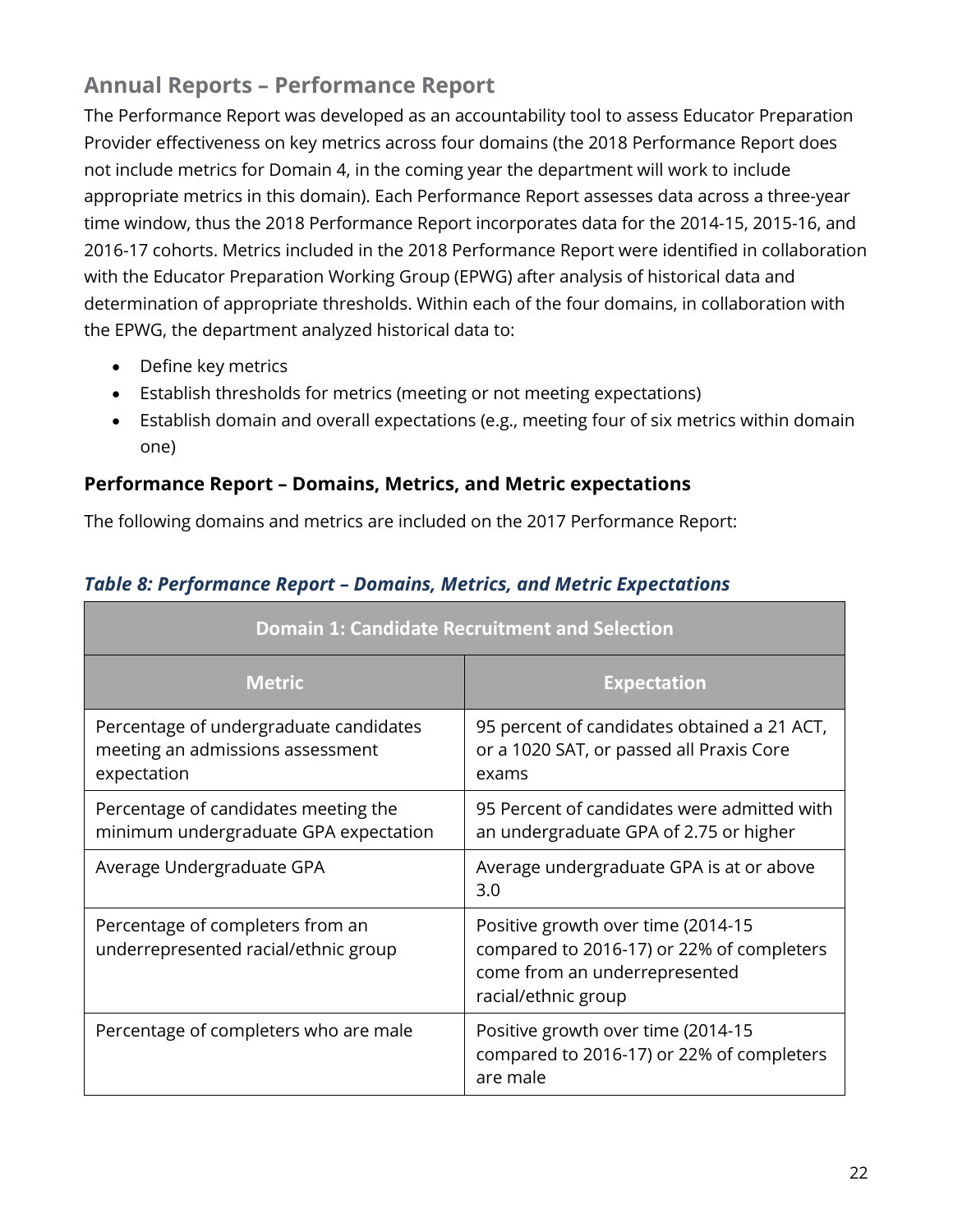| Percentage of completers who receive a<br>high-needs endorsement | Positive growth over time (2014-15<br>compared to 2016-17) or the EPP is in the<br>75th percentile (or higher) for production of<br>educators who receive a high-needs<br>endorsement |  |  |
|------------------------------------------------------------------|---------------------------------------------------------------------------------------------------------------------------------------------------------------------------------------|--|--|
| <b>Domain 2: Employment and Retention</b>                        |                                                                                                                                                                                       |  |  |
| <b>Metric</b>                                                    | <b>Expectation</b>                                                                                                                                                                    |  |  |
| Percentage of completers employed for at                         | 85 percent of completers are employed for at                                                                                                                                          |  |  |

least two years

least two years

| <b>Domain 3: Candidate Assessment</b>                                    |                                                                                                   |  |  |
|--------------------------------------------------------------------------|---------------------------------------------------------------------------------------------------|--|--|
| <b>Metric</b>                                                            | <b>Expectation</b>                                                                                |  |  |
| Percentage of completers who pass the<br>required pedagogical assessment | 90 percent of completers pass the required<br>pedagogical assessment within two attempts          |  |  |
| Percentage of completers who pass a<br>required literacy assessment      | 90 percent of completers pass the required<br>literacy assessment within two attempts             |  |  |
| Percentage of completers who pass required<br>specialty area assessments | 90 percent of completers pass the required<br>specialty area assessment(s) within two<br>attempts |  |  |

#### **Domain 4: Completer, Partner, and Employer Satisfaction**

This domain is not currently included on the Performance Report. In the coming year, the department plans to develop, validate, and deploy surveys that will ultimately be included in the Performance Report.

| <b>Domain 5: Completer Effectiveness and Impact</b>                   |                                                                                                     |  |  |
|-----------------------------------------------------------------------|-----------------------------------------------------------------------------------------------------|--|--|
| <b>Metric</b>                                                         | <b>Expectation</b>                                                                                  |  |  |
| Percentage of Overall Level of Effectiveness<br>ratings at or above 3 | 85 percent of completers have LOE ratings<br>are 3 or higher                                        |  |  |
| Percentage of TVAAS ratings at or above 3                             | Percentage of completers have TVAAS<br>ratings of 3 or higher meets or exceeds the<br>state average |  |  |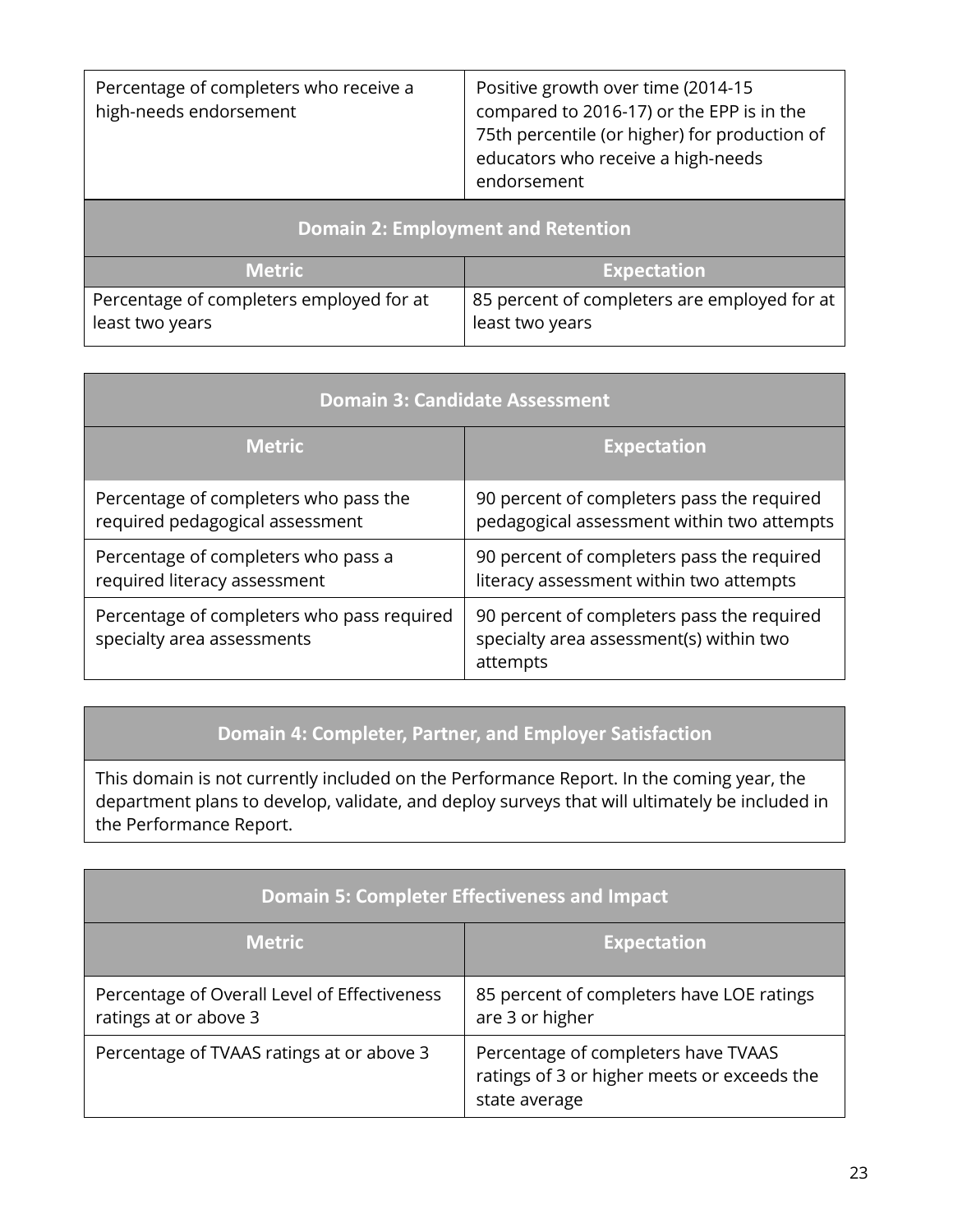#### **Performance Report – Overall and Domain expectations**

The 2018 Performance Report applies the established thresholds for meeting expectations for each domain and overall. To meet expectations at the domain level, the EPP must meet expectations on the required number of key metrics. The required number of key metrics varies depending on the number of metrics within each domain. To meet expectations at the overall level, the EPP must meet expectations on the required number of domains.

The following table provides details regarding expectations for each domain and overall.

#### *Table 9: Performance Report – Domain and Overall Expectations*

| <b>Performance Report - Overall Expectations</b> |                          |                                                                                                                                                                                                                           |                                                                                                                         |  |
|--------------------------------------------------|--------------------------|---------------------------------------------------------------------------------------------------------------------------------------------------------------------------------------------------------------------------|-------------------------------------------------------------------------------------------------------------------------|--|
| Domain                                           | <b>Number of Metrics</b> | Standard for meeting<br>expectations                                                                                                                                                                                      | <b>Notes</b>                                                                                                            |  |
| <b>Overall Expectations</b>                      | Four domains             | An EPP must meet<br>three of four domains<br>to meet expectations,<br>one of which must be<br>domain five.                                                                                                                | Domain five <i>must</i><br>meet expectations<br>in order for an EPP<br>to meet overall<br>expectations.                 |  |
|                                                  |                          | If an EPP has three<br>domains reported, the<br>EPP must meet all three<br>domains, one of which<br>must be domain five.<br>An EPP must have at<br>least three domains<br>scored to be evaluated<br>at the overall level. | To meet<br>expectations for<br>domain five, an EPP<br>must meet two of<br>three metrics or<br>meet the TVAAS<br>metric. |  |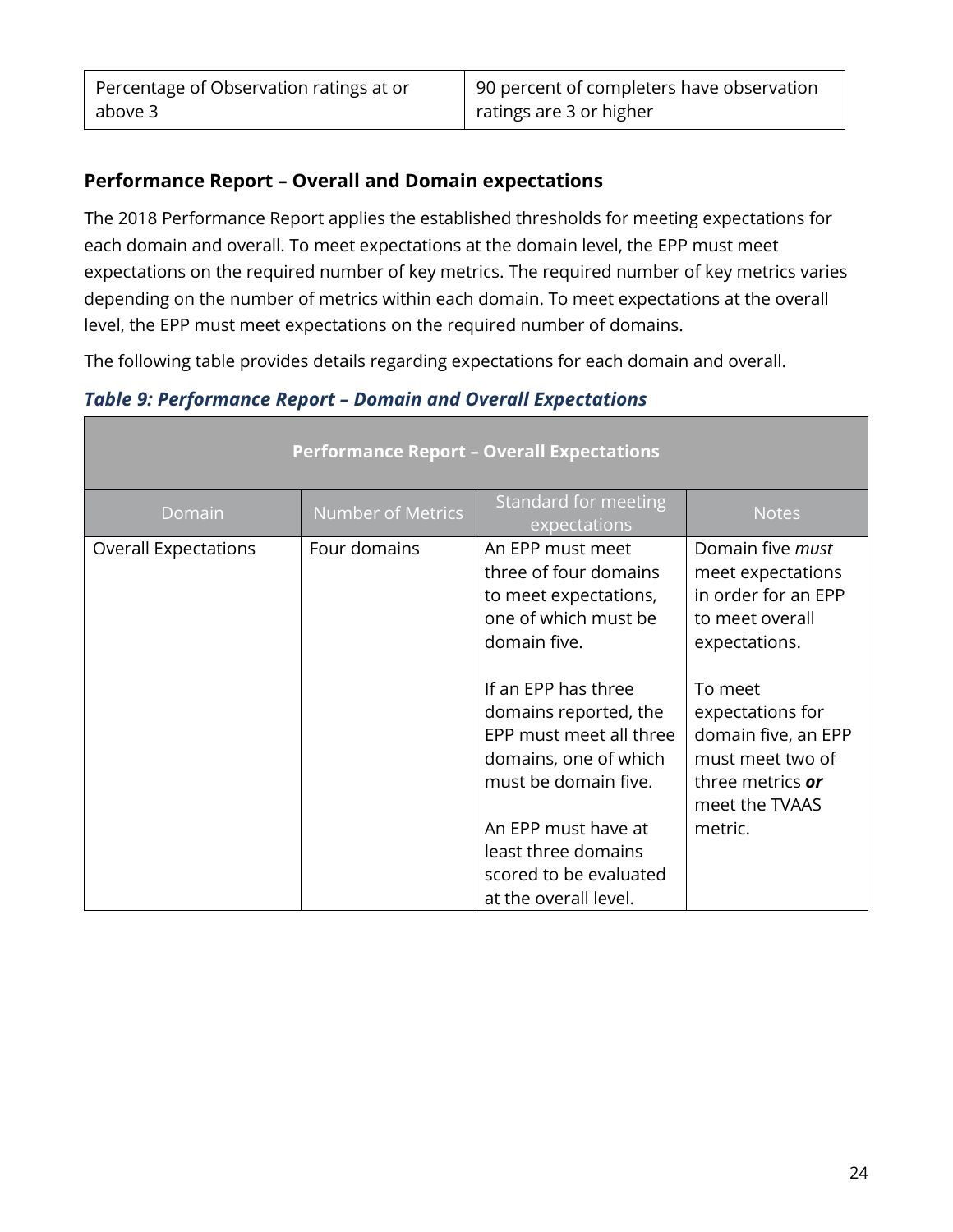# *Table 10: Performance Report – Domain Expectations*

| <b>Performance Report - Domain Expectations</b> |                             |                                                                                |                                                                                                                                                                                                                                                                                                                                                                                                                                            |
|-------------------------------------------------|-----------------------------|--------------------------------------------------------------------------------|--------------------------------------------------------------------------------------------------------------------------------------------------------------------------------------------------------------------------------------------------------------------------------------------------------------------------------------------------------------------------------------------------------------------------------------------|
| <b>Domain</b>                                   | <b>Number of</b><br>metrics | <b>Standard for meeting</b><br><b>Expectations</b>                             | <b>Notes</b>                                                                                                                                                                                                                                                                                                                                                                                                                               |
| Domain 1:<br><b>Candidate Profile</b>           | <b>Six</b>                  | An EPP must meet four<br>of the six metrics to<br>meet expectations            | If an EPP has fewer<br>than six metrics<br>reported, a scaled set<br>of expectations<br>(shown below) has<br>been established.<br>If an EPP has five<br>metrics reported,<br>then expectations for<br>three metrics must be<br>met.<br>If an EPP has four<br>metrics report, EPP<br>must meet<br>expectations for three<br>metrics.<br>If an EPP has three or<br>fewer metrics<br>reported, EPP will not<br>be evaluated on<br>domain one. |
| Domain 2:<br><b>Candidate Retention</b>         | One                         | An EPP must meet the<br>expectation for this<br>metric to meet<br>expectations | If an EPP is not scored<br>for this domain, it will<br>not count towards the<br>overall expectations.                                                                                                                                                                                                                                                                                                                                      |
| Domain 3:<br><b>Candidate Assessment</b>        | Three                       | An EPP must meet two<br>of three metrics to<br>meet expectations               | If an EPP has less than<br>three metrics scored,<br>a scaled set of<br>expectations has been<br>established.<br>If an EPP has two<br>metrics reported, EPP                                                                                                                                                                                                                                                                                 |